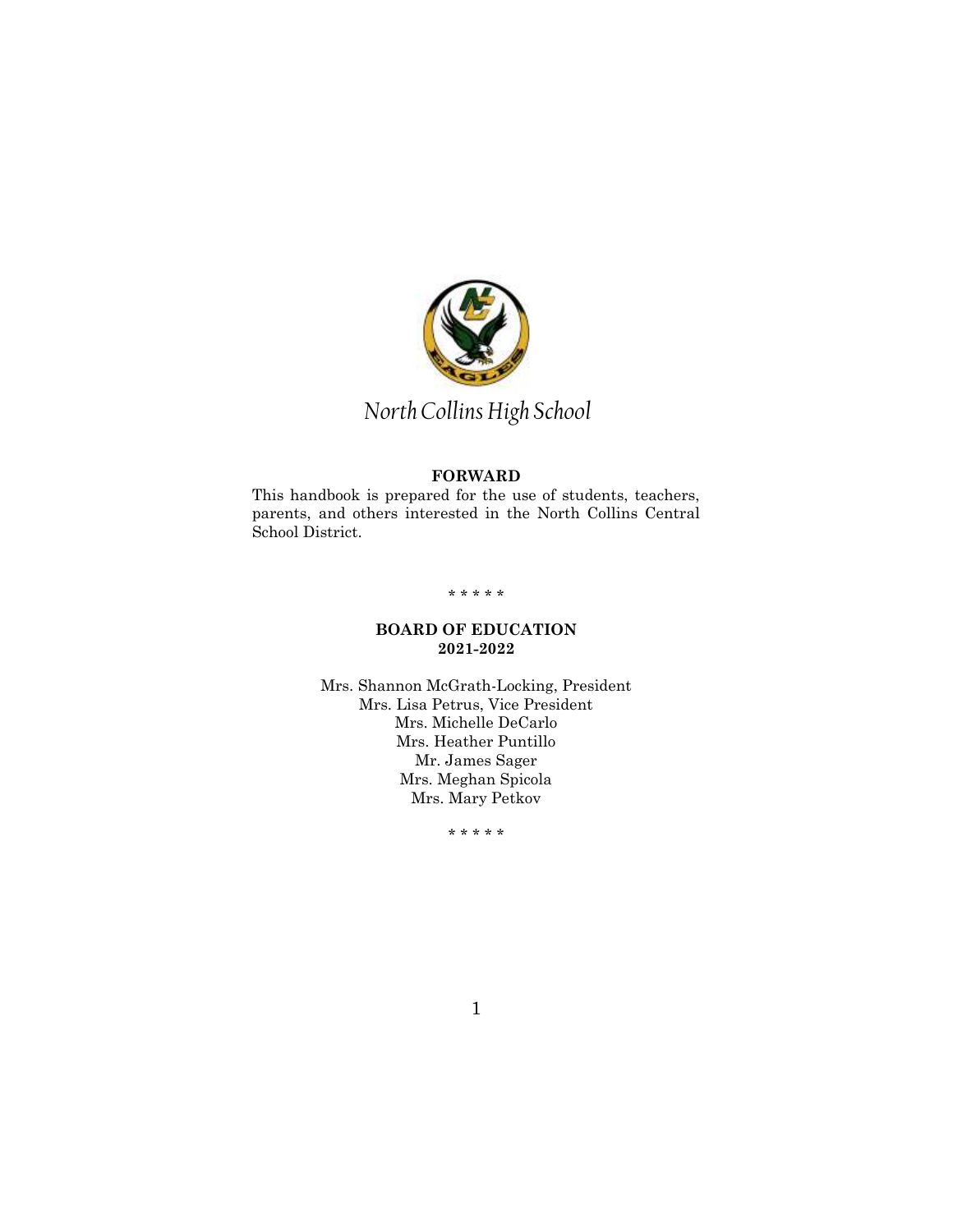# **RESPECT FOR SELF, OTHERS, AND PROPERTY**

Students are encouraged to make sound, healthy decisions in dealing with life choices and to concentrate on their schoolwork. Students are to treat others as they would like to be treated, and students are to respect the North Collins School property.

# **TABLE OF CONTENTS**

- I. School Calendar
- II. Bell Schedule
- III. Constitution of North Collins Student Government
- IV. Academics
- V. General Information
- VI. Athletics / Extracurricular activities
- VII. Student Conduct
- VIII. Attendance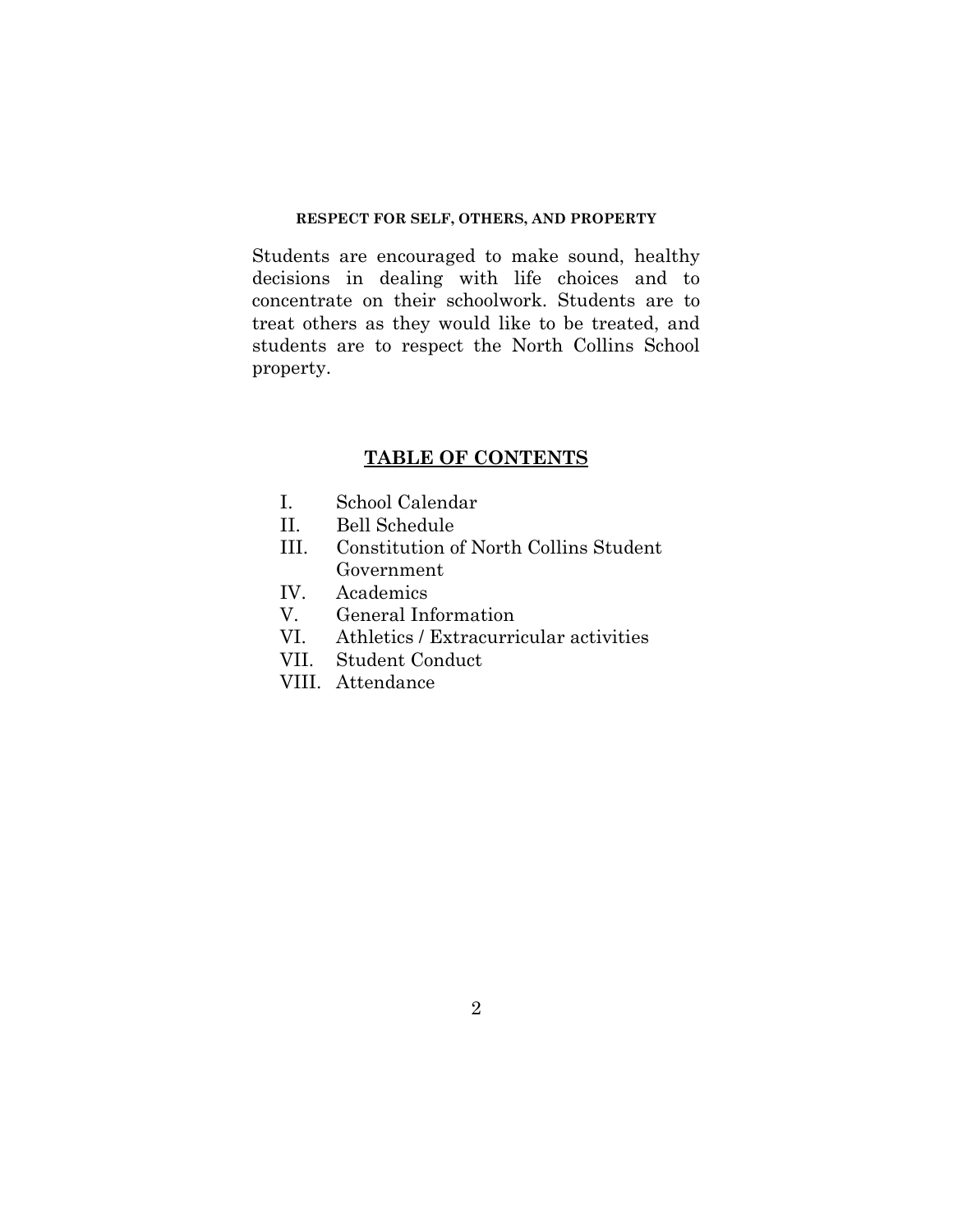# **I. NORTH COLLINS CENTRAL SCHOOL CALENDAR 2021-2022**

| School Opens - Superintendent's Conference Days | Tues., Aug 31-Wed., September 1 |
|-------------------------------------------------|---------------------------------|
|                                                 | Thurs., September 2             |
|                                                 | Mon., September 6               |
|                                                 | Fri. October 1                  |
|                                                 | Fri, October 8                  |
| Columbus Day                                    | Mon. October 11                 |
| Veterans' Day                                   | Wed. November 11                |
|                                                 | Fri, November 12                |
|                                                 | Wed.-Fri., November 24-26       |
|                                                 | Wed., December 23-January 2     |
|                                                 | Mon., January 3                 |
|                                                 | Mon. January 17                 |
|                                                 | Mon. January 24                 |
|                                                 | Tue.-Thurs., January 25-28      |
|                                                 | Mon. January 31                 |
|                                                 | Mon. February 21                |
|                                                 | Tues.-Fri. February 22-25       |
|                                                 | Mon. February 28                |
|                                                 | Mon.-Thurs. April 11-14         |
|                                                 | Fri, April 15                   |
|                                                 | Mon., April 18                  |
|                                                 | Mon. April 19                   |
|                                                 | Mon. May 30                     |
|                                                 | Wed.-Thurs. June 15-23          |
|                                                 | Monday, June 20                 |

# **GRADE REPORTING DATES**

| October 8   |
|-------------|
| November 12 |
| December 17 |
| January 28  |
| March 4     |
| April 6     |
| May 13      |
| June 17     |
|             |

# **REPORT CARD ATTENDANCE**

| September 2 - November 12 |
|---------------------------|
| November 15 - January 28  |
| January 31 - April 6      |
| April 11 - June 17        |
|                           |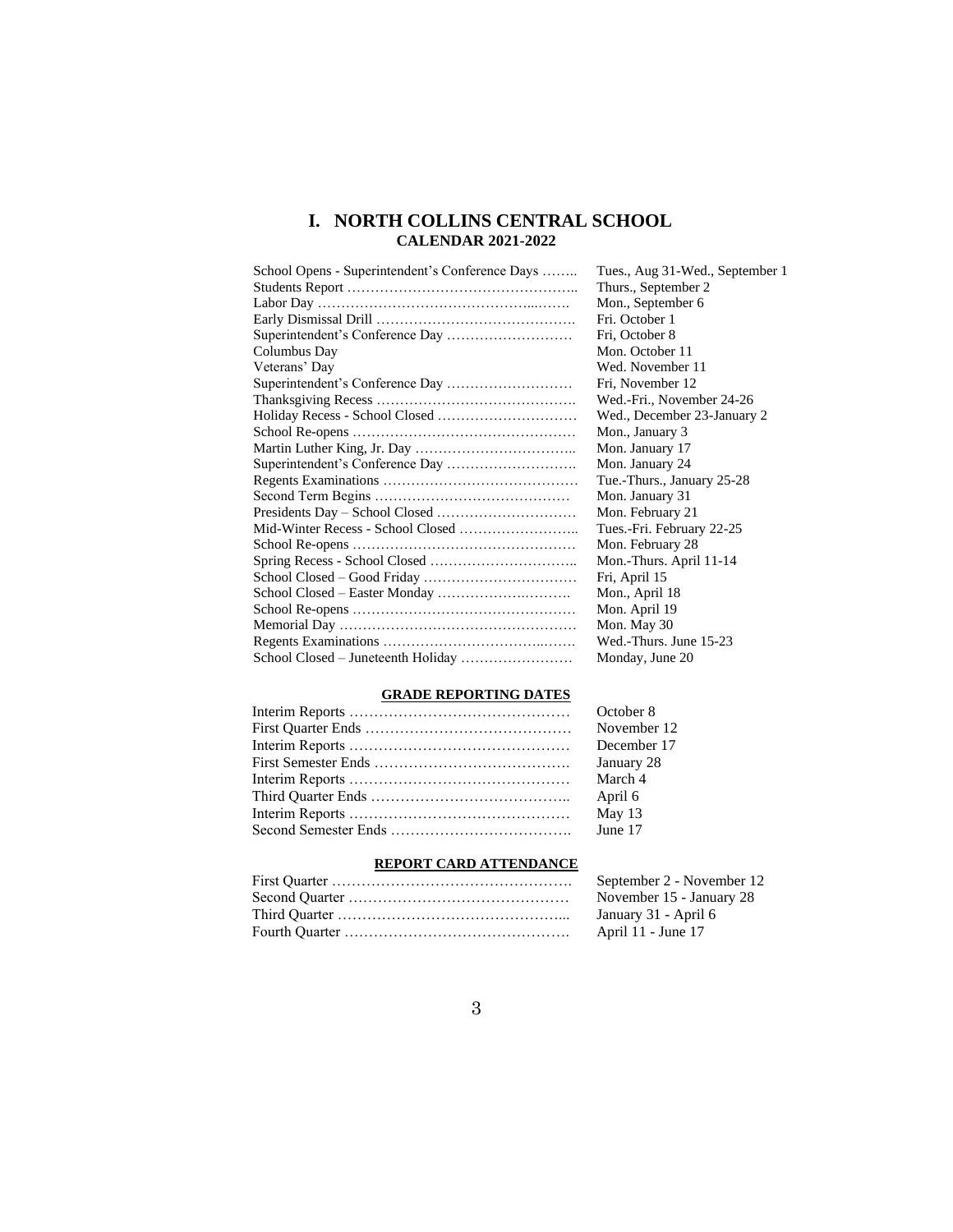# **II. BELL SCHEDULE**

| Period                         | Time                                                    |
|--------------------------------|---------------------------------------------------------|
| Students may enter<br>building | 7:30 a.m.                                               |
| Warning Bell                   | 7:42 a.m.                                               |
| 1                              | $7:45 - 8:26$ a.m.                                      |
| Announcements                  | $8:26 - 8:31$ a.m.                                      |
| $\overline{2}$                 | $8:34 - 9:15$ a.m.                                      |
| 3                              | $9:18 - 9:59$ a.m.                                      |
| $\overline{4}$                 | $10:02 - 10:43$ a.m.                                    |
| 5A<br>5B                       | 10:46 - 11:06 a.m. LUNCH 1<br>$11:06 - 11:27$ a.m.      |
| 6 A<br>6 B                     | 11:30 - 11:50 a.m. LUNCH 2                              |
| 7 A                            | 11:50 - 12:11 a.m.<br>12:14 - 12:34 p.m. LUNCH 3        |
| 7B                             | $12:34 - 12:55$ p.m.                                    |
| 8A                             | 12:58 - 1:18 p.m. LUNCH 4                               |
| 8 B                            | $1:18 - 1:39$ p.m.                                      |
| Announcements                  | $1:42 - 1:43$ p.m.                                      |
| 9                              | $1:43 - 2:24$ p.m.                                      |
| Dismissal 1                    |                                                         |
| 10                             | 2:27 - 2:59 p.m. Remediation/<br>Early Detention Period |
| Dismissal 2                    |                                                         |
| Late Detention                 | $3:00 - 3:57$ p.m.                                      |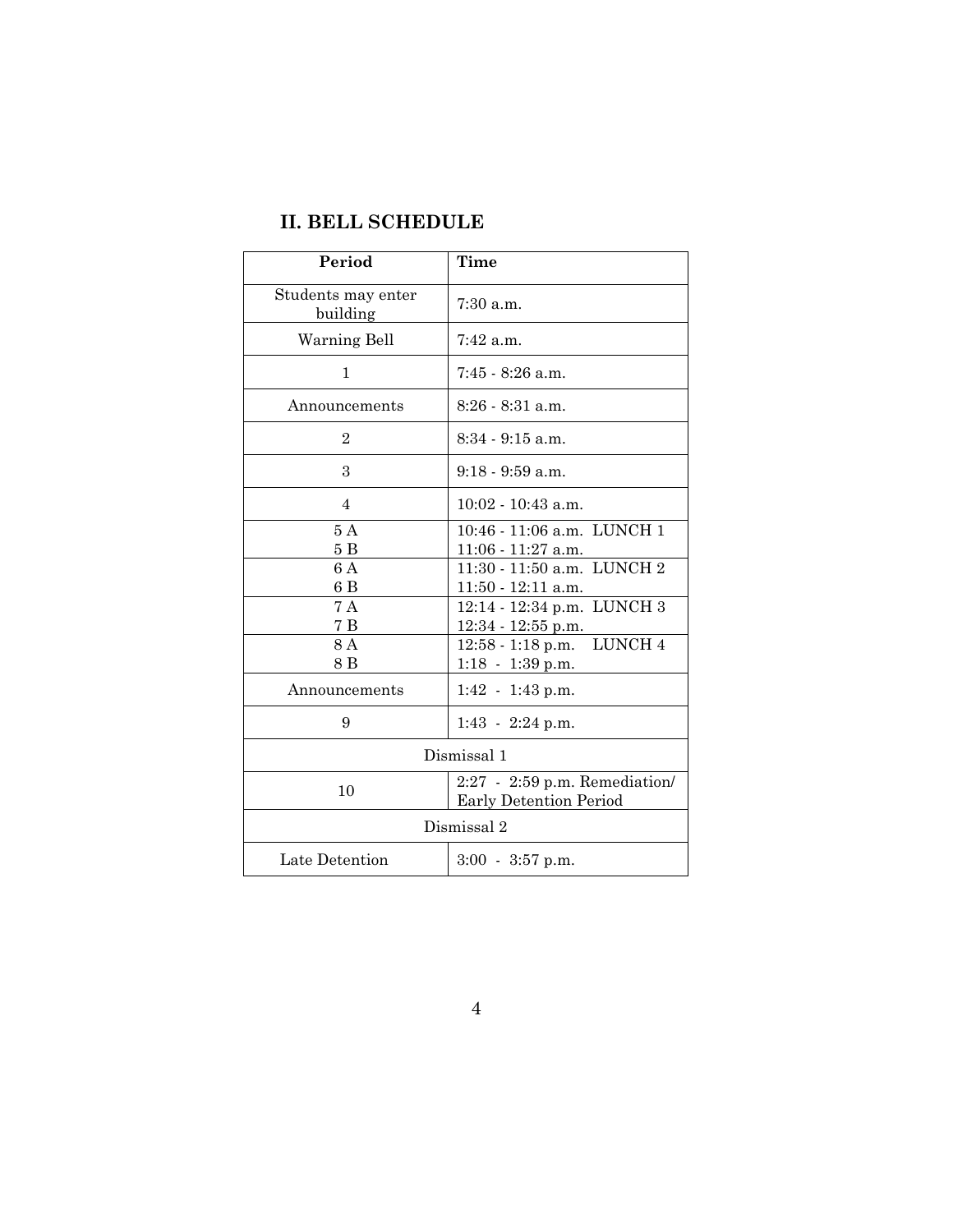# **III. CONSTITUTION OF THE NORTH COLLINS CENTRAL SCHOOL STUDENT GOVERNMENT**

# **Article I: Name**

- 1. The name of this organization shall be North Collins Central Student Government.
- 2. The Student Government members are representatives of the students of North Collins Junior and Senior High School.

#### **Article II: Mission**

1. The goals of this organization shall be to set a high standard of school citizenship, to promote student participation in the government of the school, to further interest in all recognized school activities, to encourage high scholastic attainment, to cooperate in promoting the general welfare of the school, and to represent the student body in working with the administration and faculty.

#### **Article III: Membership**

- 1. Each class shall be represented by Student Government. If a class does not have any members in Student Government, the class officers shall act as representatives if needed.
- 2. Any member who misses more than three meetings without a legitimate excuse will be removed from membership. A legitimate excuse shall be decided upon by the advisor, senior president, and senior vice president of Student Government. The excuse must be presented to the advisor prior to a scheduled Student Government meeting barring any emergency.
- 3. Members are expected to participate in at least three Student Government sponsored activities in order to remain a member in good standing.

#### **Article IV: Officers**

Officers shall consist of the following rank: Senior President Senior Vice President Junior President Junior Vice President Secretary (One or two as deemed necessary by Student Government membership) Treasurer

#### **Article V: Meetings**

1. Meetings of the Student Government shall be held twice a month or as necessary.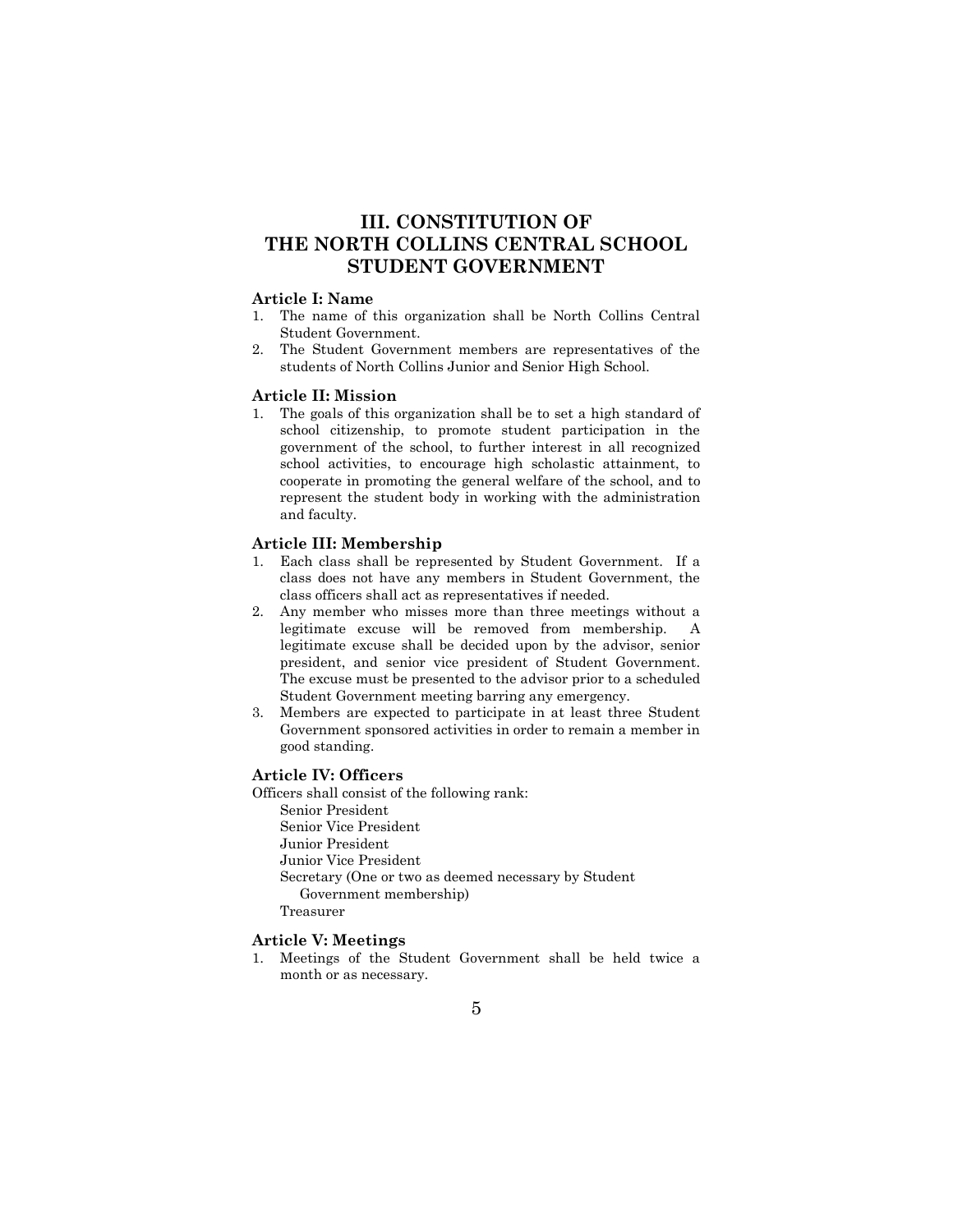#### **Article VI: Authority**

- 1. It is understood that the decisions of the Executive Board are binding.
- 2. The Executive Board consists of the Student Government advisor and any Student Government officers.
- 3. It is understood that the acts of this organization are subject to the approval of the High School Principal.
- 4. The formation of any new club is within the jurisdiction of Student Government.
- 5. All dates and functions must be subject to Student Government approval. If any organization fails to do so, a warning followed by a fine of not more than \$10 can be issued to said organization.

#### **Article VII: Elections**

- 1. Candidates for Senior President and Senior Vice President must be members of grades 9-12 when taking office.
- 2. All candidates running for office must be members in good standing in Student Government for at least one school year.
- 3. Candidates must be nominated by Student Government members.
- 4. Nominations will take place the last meeting date in April.
- 5. Any non-member of Student Government who wishes to run for Student Government office must submit a petition of twenty-five (25) names supporting their candidacy for the office of their choice two weeks before the Election Day in May. Petitions are subject to approval of the Executive Board.
- 6. Elections shall be held prior to the end of May.
- 7. Sixth graders shall be elected as Student Government members in June. Any sixth grader interested in becoming a member of Student Government shall be considered a candidate. Candidates that receive the most votes will begin their membership in Student Government the following September. Student Government will accept no more than six representatives from the sixth grade class.

#### **Article VIII: Amendments**

- 1. This constitution may be amended by a proposal of two-thirds of the Government members, the Student Government advisor, and the High School Principal.
- 2. Proposals for consideration by Student Government should be submitted to the Student Government Executive Board. Proposals can be made by any member of the North Collins Student Body.
- 3. In the event that any office in the Student Government should become vacant, the Senior President shall appoint a successor from eligible members of the student body with approval of the Executive Board.

# **PROCEDURE FOR ELECTION OF CLASS OFFICERS**

Eligibility: Students must be academically eligible at the time of election and have no Out of School Suspension (OSS) events during that year.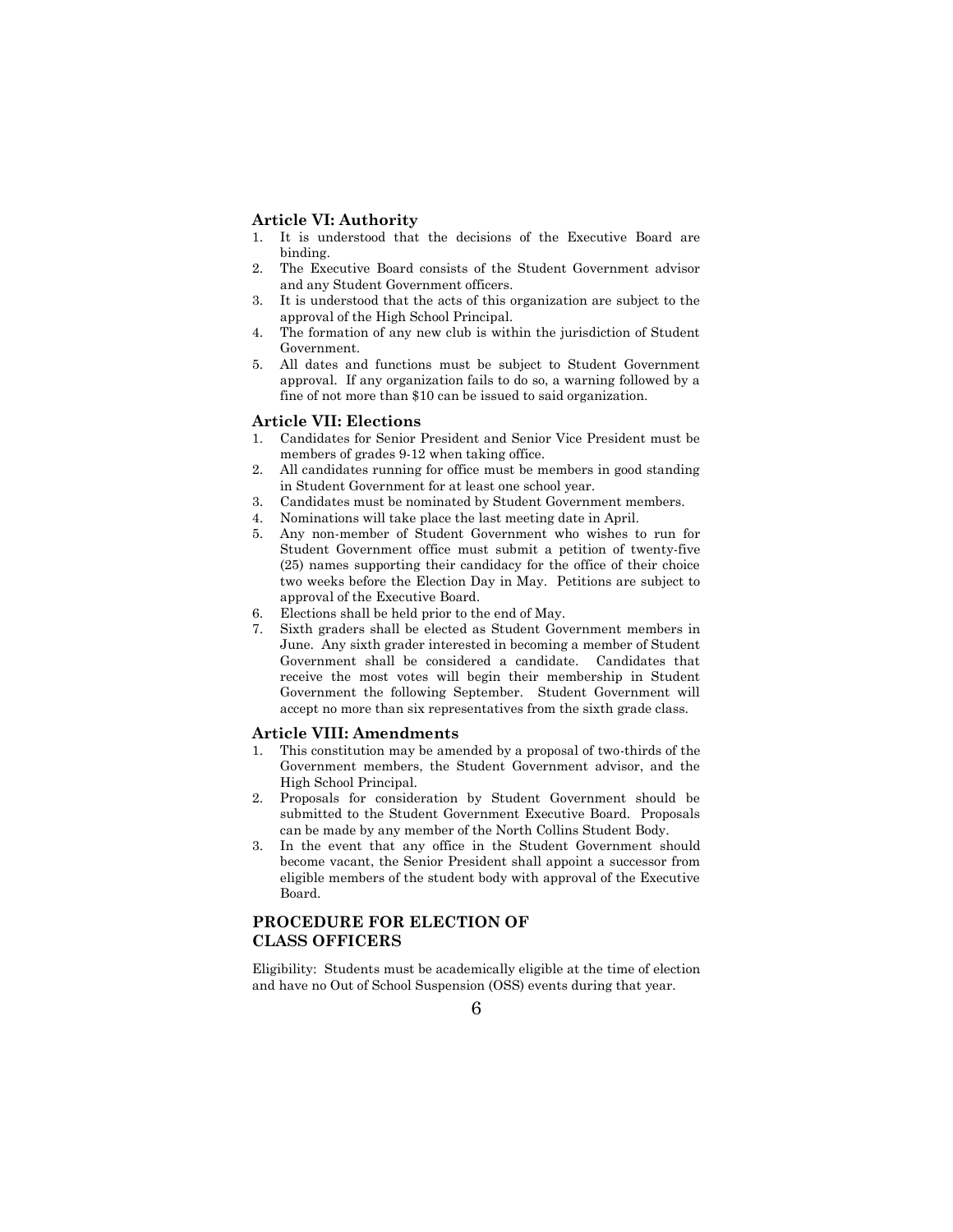Offices: President, Vice President, Secretary, and Treasurer.

**Petitions:** A student who wants to be a candidate must be nominated by means of a petition. The student must state on the petition the office that he is seeking and also obtain **10 signatures** of members of his class, which endorse his candidacy for the designated office. Petitions will be filed for the office of president, secretary, and treasurer. Vice-presidents are the runners-up to the students elected for the presidencies.

Petitions may be obtained from social studies teachers before the start of school, during homeroom periods, and after a class. PETITIONS WILL NOT BE GIVEN DURING CLASS TIME. A student MAY NOT SIGN more than one petition for any one office.

### **PETITIONS MAY NOT BE SIGNED DURING CLASS TIME.**

**Elections:** All classes will elect officers during social studies classes of a designated date. Ballots will be cast for each office, with the winner to be determined by plurality vote; the candidate receiving the most votes is the one elected. The candidate for the presidency who receives the second highest number of votes will become the vice president.

**Ties:** In the event that two or more candidates are tied for the greatest number of votes received, there will be a second ballot for the office in question. The candidate receiving the greatest number of votes will be declared the winner. Should a tie occur again after the second ballot, a third ballot will follow. Successive balloting will be done until one candidate receives the greatest number of those votes cast. The same procedures will be followed if there is a tie for the vice presidency.

**Impeachment of Officers**: Any officer of a class may be impeached. A petition stating the cause for this action and signed by 10 class members must be presented to the class advisor. A class meeting will then be held to take action. Voting will be done via secret ballot and a minimum of 2/3 vote of those present at the meeting will be required to remove the officer from the office held.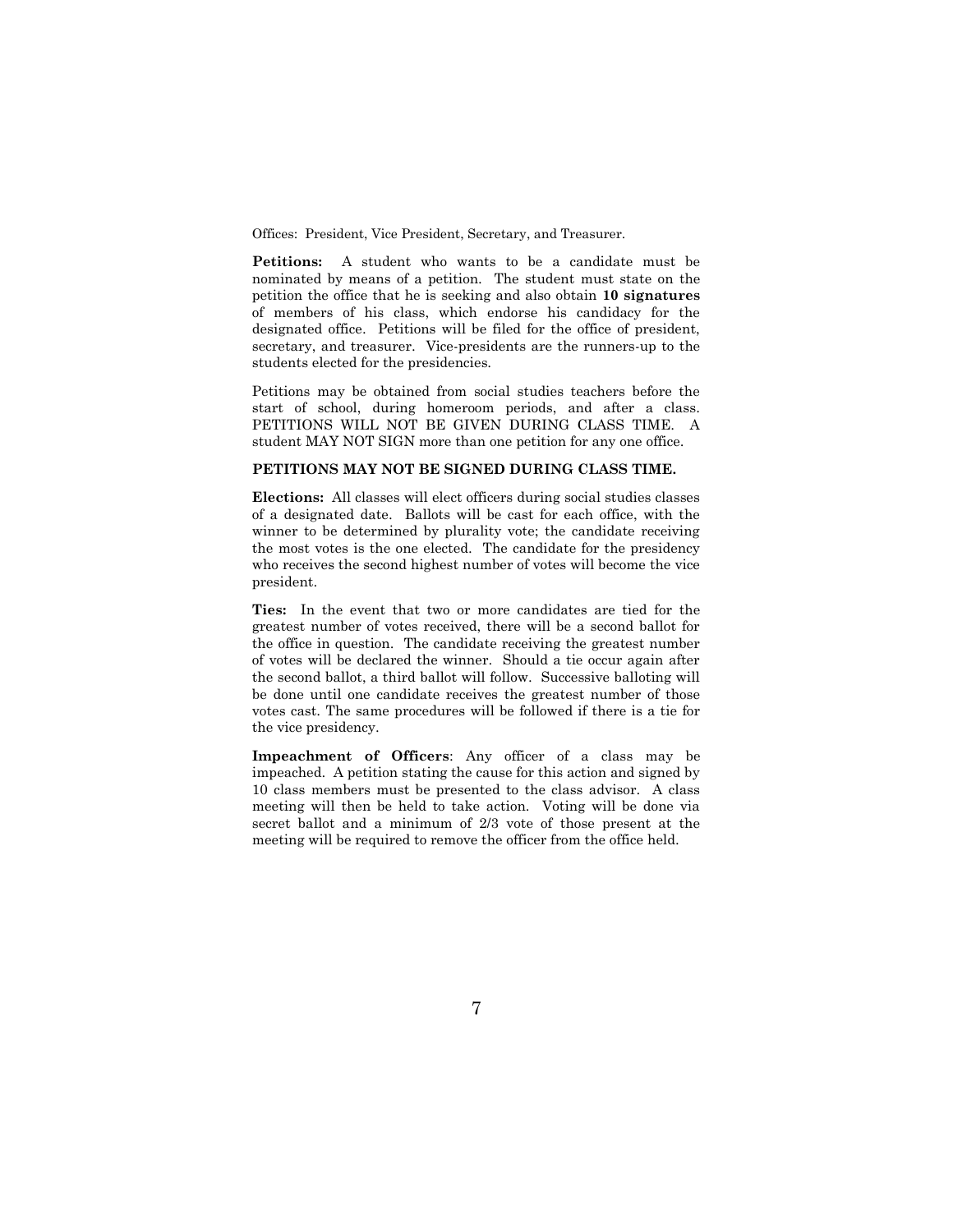# **IV. ACADEMICS/ GUIDANCE**

#### COMPUTING FINAL AVERAGES:

Quarter grades are not accumulative. Every quarter is a new beginning. The final average in a semester (20-week) course is computed by adding each quarter grade and the final examination grade and dividing by three (3).

The final average in a full-year (40-week) course is computed by adding the four quarter grades and the final examination grade and dividing by five (5).

#### DROPPING OR CHANGING COURSES:

A student may drop a 40-week/full year course **only up to the 5 week mark of the first quarter of the school year** with no penalty on his/her transcript. Should a student want to drop after the 5-week mark, he/she must first appeal to the High School Principal/Superintendent, and if necessary, the School Board. Should a drop be granted, a DP (Drop Pass) or a DF (Drop Fail) will be added to the student's transcript.

A student may drop a 20-week/half year course **only up to the 3 week mark of the first or third quarter of the school year** with no penalty on his/her transcript. Should a student want to drop after the 3-week mark has passed, he/she must first appeal to the High School Principal/Superintendent, and if necessary to the School Board. Should a drop be granted, a DP (Drop Pass) or a DF (Drop Fail) will be added to the student's transcript.

#### **NATIONAL HONOR SOCIETY**

National Honor Society is an honors club, which serves the school and community in many ways. Selection is made after consideration of each nominated student on the basis of character, service, leadership, and citizenship.

Any student in grade 11 or 12 who has an average of 90 or higher may be considered for the National Honor Society. Any student in grade 8 or 9 who has an average of 90 or higher may be considered for the National Junior Honor Society.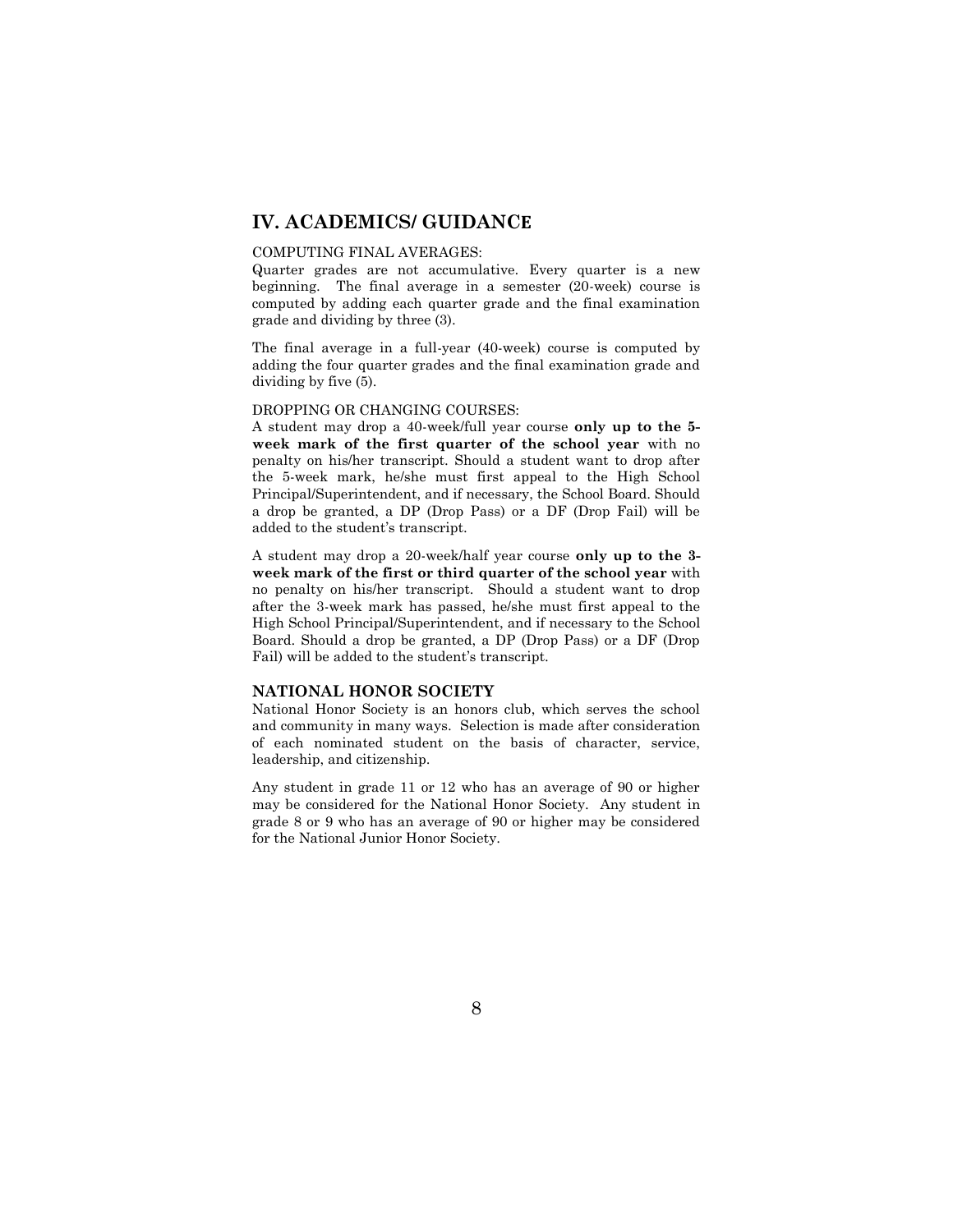

# **V. GENERAL INFORMATION**



 **NETWORKED INFORMATION RESOURCES**

#### **Acceptable Use Policy (AUP) for Students**

#### **Purpose**

The Internet is a global network linking computers around the world. Internet use provides valuable opportunities for research, curriculum support, and career development. The primary purpose of the North Collins School District Internet service is to support the educational objectives of the North Collins Schools and the educational community in general. North Collins Internet service is not a public forum and the North Collins School district reserves the right to place reasonable limits on materials posted or accessed through the North Collins Internet service.

The North Collins School district offers Internet access to its students, faculty, and staff. Access to the school network and the Internet service is a privilege, not a right. The intent of this policy is to ensure that users utilize this access in a manner consistent with the purpose of providing this Internet service. Parents and guardians are asked to review this policy and discuss it with their students.

While the Internet's possibilities are tremendous, it also has potential for abuse. To use the North Collins Internet service, the user must take full responsibility for his or her own actions. The North Collins Schools shall not be liable for the actions of anyone accessing the Internet through this or any other Internet connection. Users assume full responsibility for any cost, liabilities, or damages arising from the way the user chooses to use his/her access to this Internet service.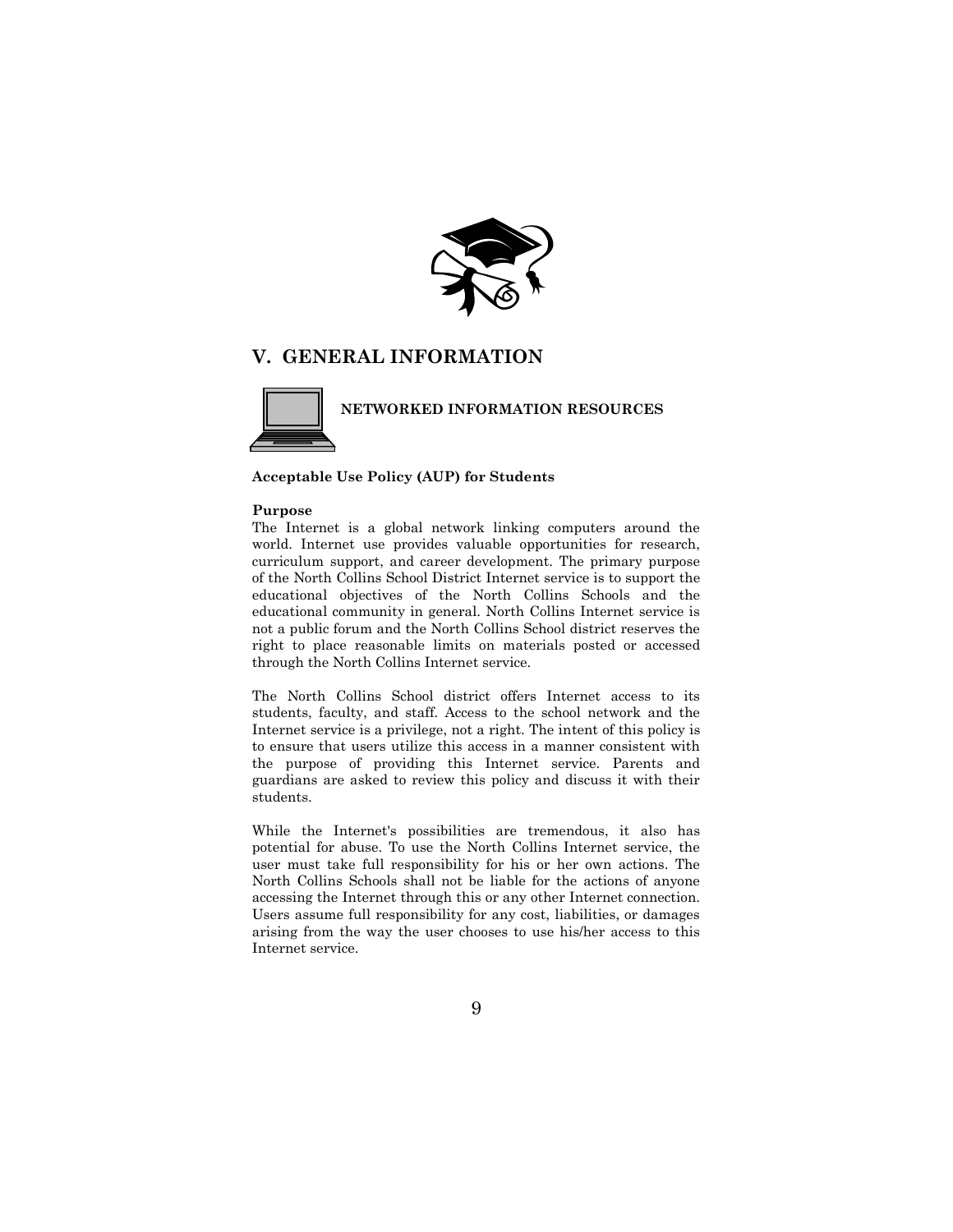#### **Network Usage Guidelines**

All use of the North Collins Schools Internet service must be consistent with its purpose as stated above. This policy does not attempt to articulate all required or proscribed behaviors by users to this network. In any specific situation we rely upon each individual's judgment of appropriate conduct. To assist in such judgment, the following general guidelines are offered.

1. Users are expected to abide by the generally accepted rules of network etiquette which include, but are bit limited to:

1.) Be Polite. Use appropriate, non-abrasive language.

2.) DO NOT reveal personal information such as; last names, addresses, phone numbers, photos, etc. that could identify the user or other students or staff.

3.) You must immediately disclose to your teacher any message you receive that you believe is inappropriate or makes you feel uncomfortable.

4.) NO person will make arrangements to meet with anyone that he/she had met on the Internet or North Collins School District Intranet.

5.) DO NOT use the network in such a way as to disrupt its use by others. -------------Remember, the Internet service is a resource. DO NOT be wasteful.

6.) Refrain from making defamatory remarks, sexual or racial slurs and from using obscene or profane language.

7.) Internet ID's and passwords are provided for each USER'S use only. Passwords should not be revealed or shared with anyone.

8.) Users must not use another person's password. If you suspect that someone is has discovered your password, you should change it immediately.

9.) Each account owner is responsible for all activity under that account. It is imperative that all users keep their passwords secret so that no one else can use their account.

2. Any use for, or in support of, illegal purposes or activities is prohibited. This includes, but is not limited to, gaining unauthorized access to other systems (computer hacking), arranging for the sale or purchase of drugs or alcohol, participating in criminal gang activity, threatening others, transferring obscene material, or attempting to do any of the above

3. Any use for commercial purposes is prohibited. Users may not create web pages or other ways to advertise or sell products or services and may not offer, provide, or purchase products or services through the North Collins Internet service. This does not include school-approved activities.

4. Any use for political purposes is prohibited except for using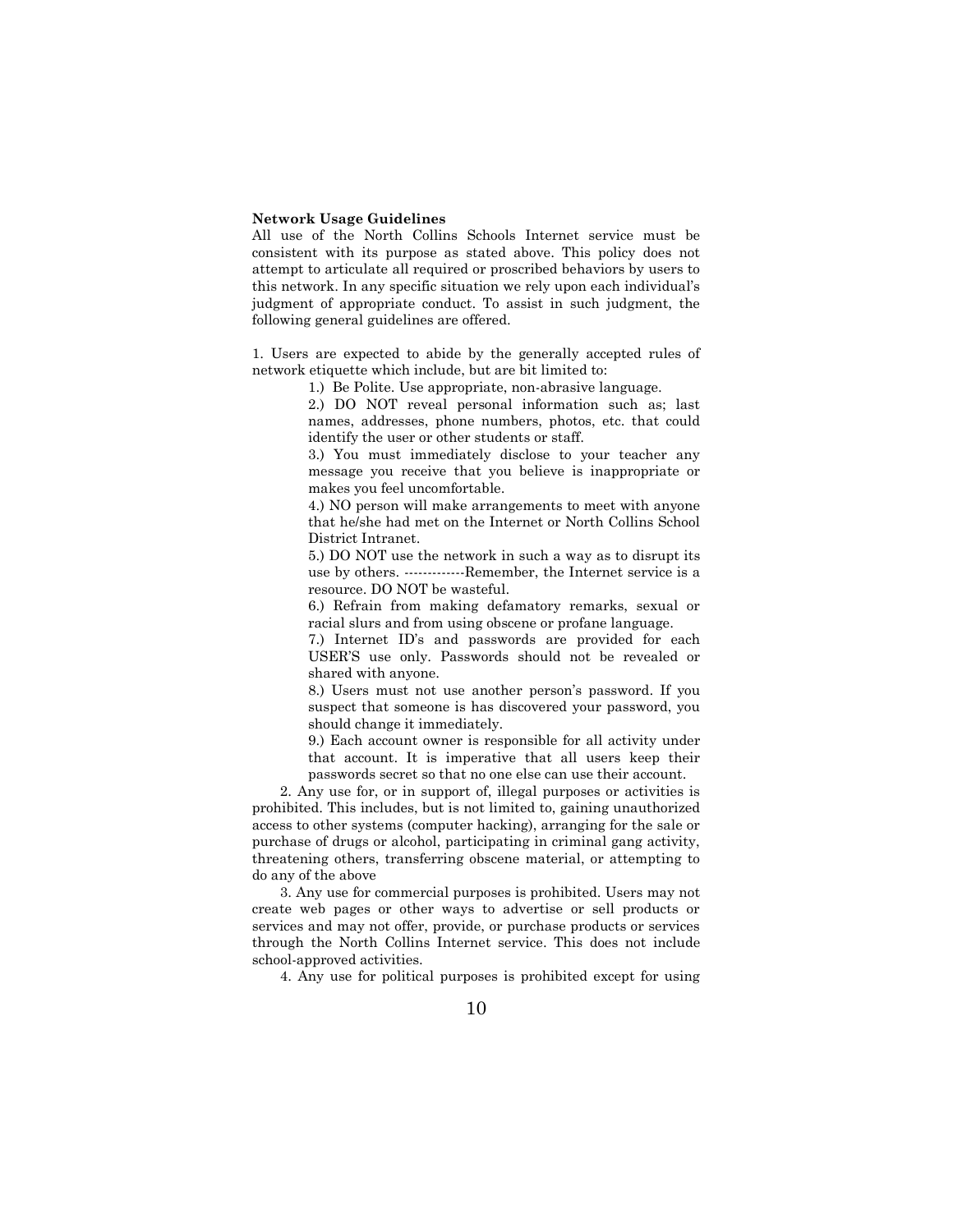the Internet service to communicate with elected or appointed officials.

5. Users should assume that all materials available on the Internet are protected by copyright. Users shall not copy and forward, copy and download, or copy and upload any copyrighted material without prior approval of the supervising teacher, the Director of Technology, or the Superintendent or his designee. Any material obtained from the Internet and included in one's own work must be cited and credited by name or by electronic address or path on the Internet. Information obtained through E-mail or news sources must also be credited as to sources. See the New York Library Association Guide and the Library Media Center for the proper citation format to follow. North Collins School District and its Internet service make no guarantees, implied or otherwise, regarding the factual reliability of data collected through the Internet.

6. Not all material accessible through the Internet is of educational value. Students are expected to refrain from seeking, accessing, or downloading material that is not relevant to their assignments or course work. No students may upload or download material to or from Internet sites without permission from his/her teacher. Students must not access chat rooms. Games must not be played, accessed, or downloaded unless they are approved by the principal of the school and the teacher in charge. The North Collins School District will take reasonable precautions to filter out controversial materials. However, it is impossible to monitor all materials and controversial information.

7. Users shall neither download nor install any commercial software, shareware, or freeware onto network drives or disks without prior permission of the Director of Technology, or the Superintendent or his designee. Users shall not change settings on the browser or any other application.

8. Users shall not upload, download, distribute pornographic, obscene, sexually explicit, or threatening material of any nature. Users shall not upload, download, or distribute visual depictions that are obscene, child pornography, or (in the case of use by minors) harmful to minors.

9. Users shall not receive or transit information pertaining to dangerous instruments such as bombs or other explosive devices, automatic weapons or other firearms, or other weaponry.

10. Users must not attempt to get unauthorized access to any file servers in the North Collins School District, outside file servers, or go beyond the user's authorized access. This includes logging in through another person's account, accessing another person's files, or attempting to do either. Users shall not seek information on, obtain copies of, or modify files, other data, or passwords belonging to other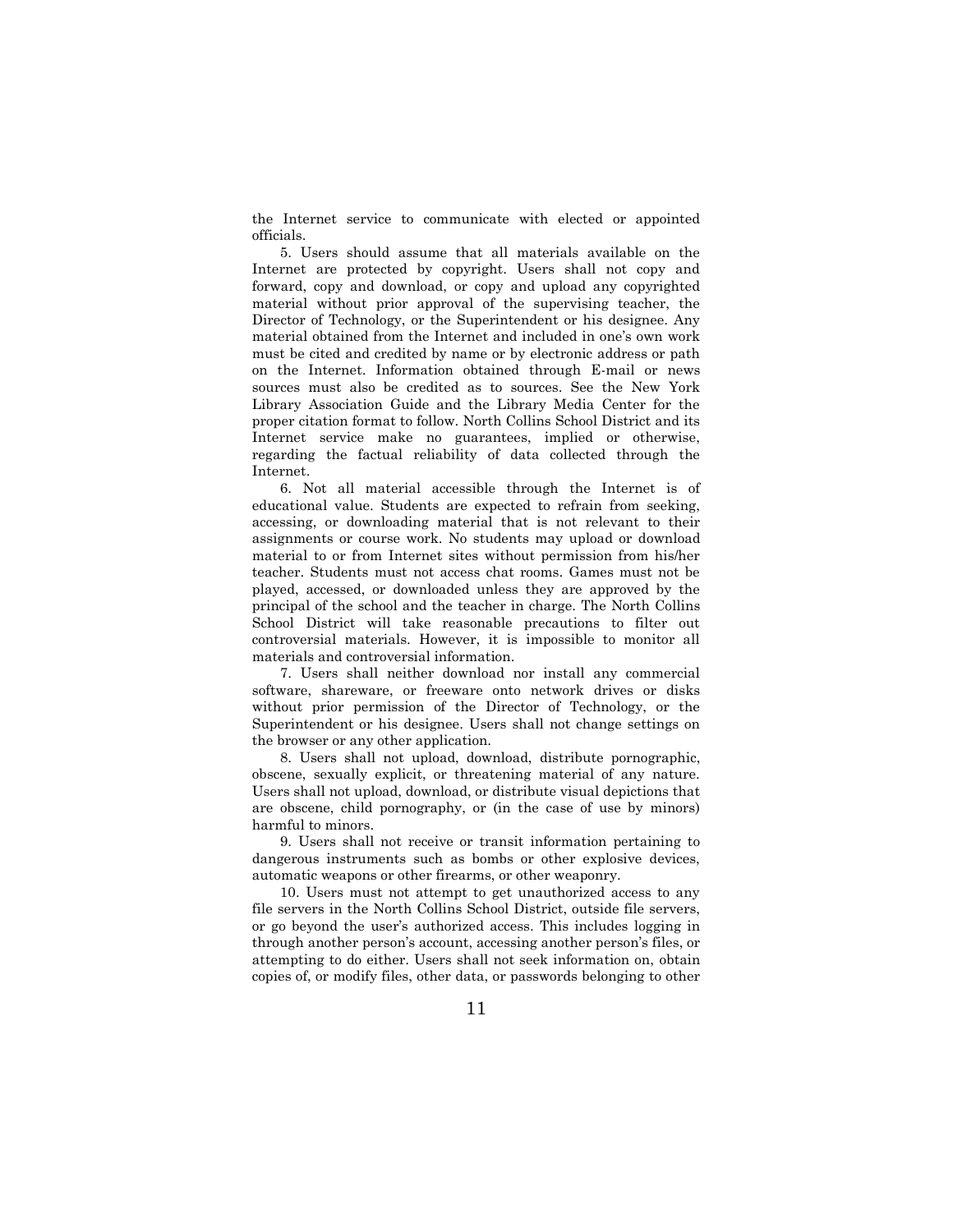users.

11. Users must not vandalize school computers by causing physical damage, reconfiguring the computer system, attempting to disrupt the computer system, or destroying data by spreading computer viruses by any other means.

#### **Privacy**

Users should not have an expectation of privacy or confidentiality in the content of electronic communications or other computer files sent and received on the school computer network or stored in the user's directory or on a disk drive. Network storage areas will be treated like school lockers, which may be inspected at any time. The North Collins School District also reserves the right to examine all data stored on diskettes involved in the user's use of the North Collins Internet service. Internet messages are public communication and are not private. All communications including text and images may be disclosed to law enforcement or other third parties without prior consent of the sender or the receivers. Network administrators may review communications to maintain integrity system-wide and ensure that users are using the system in a responsible manner. The North Collins School District reserves the right to monitor the online activities of users. Electronic mail messages are backed up and may be inspected by appropriate school administrators. North Collins Schools reserves the right to inspect electronic mail and computer generated logs regarding web sites visited by users that the North Collins School District deems necessary and appropriate to ensure proper use of resources and to conduct routine network maintenance.

#### **Violations**

The North Collins School District reserves the right to deny, revoke or suspend specific user privileges and/or take other disciplinary action, including suspensions or expulsion from school, for violations of this policy. Additionally, all handbook regulations apply to use of the North Collins School District Internet and Intranet service. In the event that there is a claim that a student has violated any of the guidelines in this policy, she/he will be provided with written notice of the suspected violation and an opportunity to be heard, unless otherwise specified by law. The North Collins School District will advise appropriate law enforcement agencies of illegal activities conducted through the North Collins School District Internet service. The North Collins School District will cooperate fully with local, state and/or federal officials in any investigation related to any illegal activities conducted through the North Collins School District Internet service.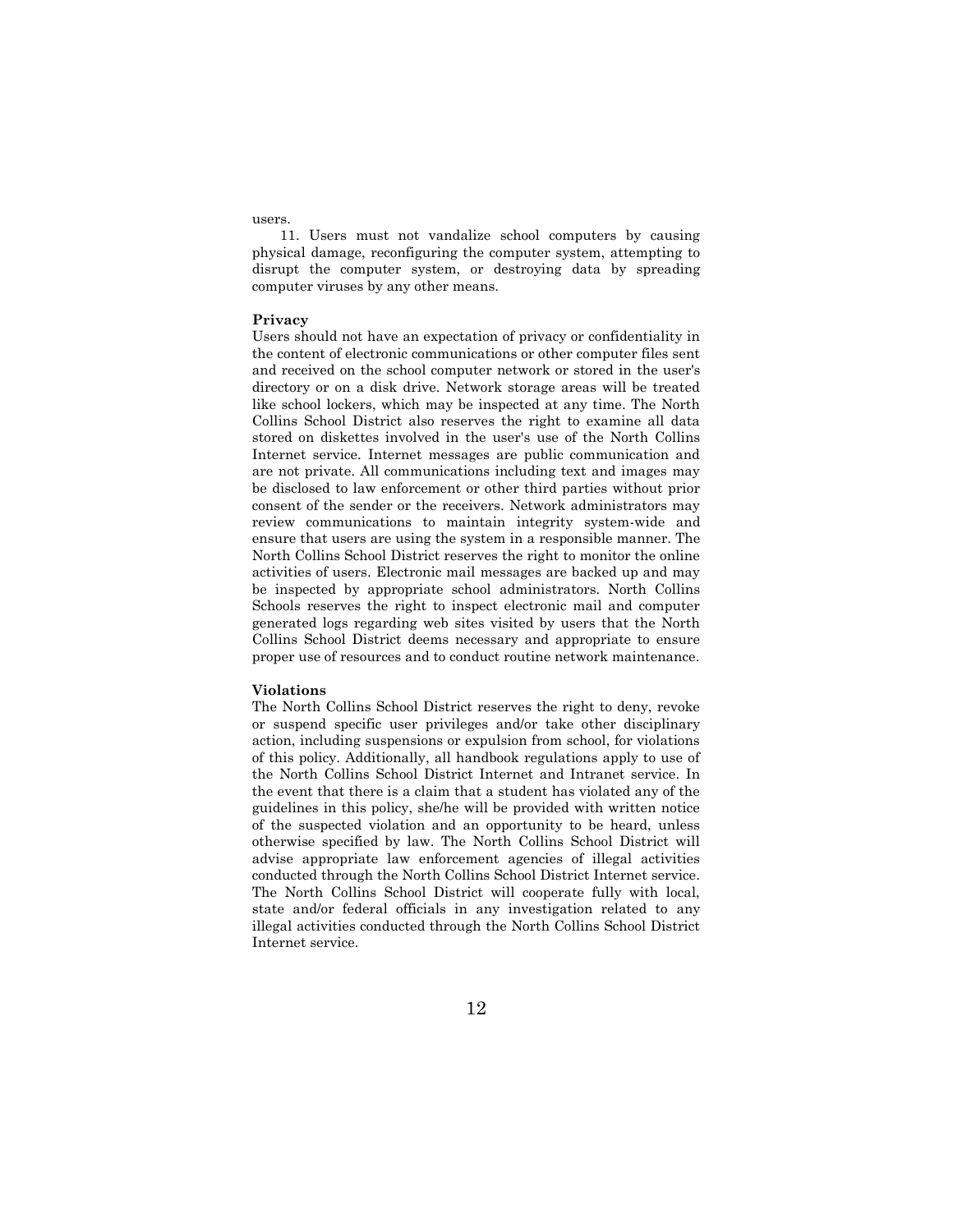#### **DRESS/GROOMING**

Student dress must remain modest and appropriate for a public, professional setting. The responsibility for the dress and appearance of students rests with individual students and their parents; however, the building principal reserves the right to require adjustments to attire as deemed necessary.

Students' attire must:

- 1) comply with requirements for health and safety laws;
- 2) not interfere with the educational process;
- 3) not contain messages or images related to drugs, alcohol, or tobacco products;
- 4) not imply or contain any expression, insignia, or phrase, which is lewd, obscene, and libelous or advocates racial or religious prejudice;
- 5) not condone violence;
- 6) provide proper coverage of the student for an educational setting. Garments may not include see through or sheer clothing, tube tops, halter tops, backless tops, one-shoulder tops, strapless, open-side or low-cut tops. Tank tops must provide appropriate coverage.
- 7) cover midriff and waistband of pants, skirts or shorts.
- 8) not reveal undergarments, including but not limited to bra straps and underwear.
- 9) not include skirts, dresses, rompers or shorts shorter than fingertip length;
- 10) not include hats, hoods, sunglasses, coats or backpacks worn inside the building.
- 11) Attire for dances and prom must be tasteful and appropriate.

Offenders will be subject to consequences issued at the discretion of the building principal.

### **PASS REGULATIONS**

Students must carry this agenda to obtain a pass. Passes are to be considered a privilege. While classes are in session, no student is permitted in the halls or lavatories without a pass in their agenda that has been properly filled out by the teacher in charge of the room from which the student has been dismissed. Pass violations will be reported to the principal's office and pass privileges withheld from the offending student. Staff members will report students in the halls or lavatories without such passes to the office for disciplinary action. All students must sign out and back in to classrooms. Students may request passes for the following reasons: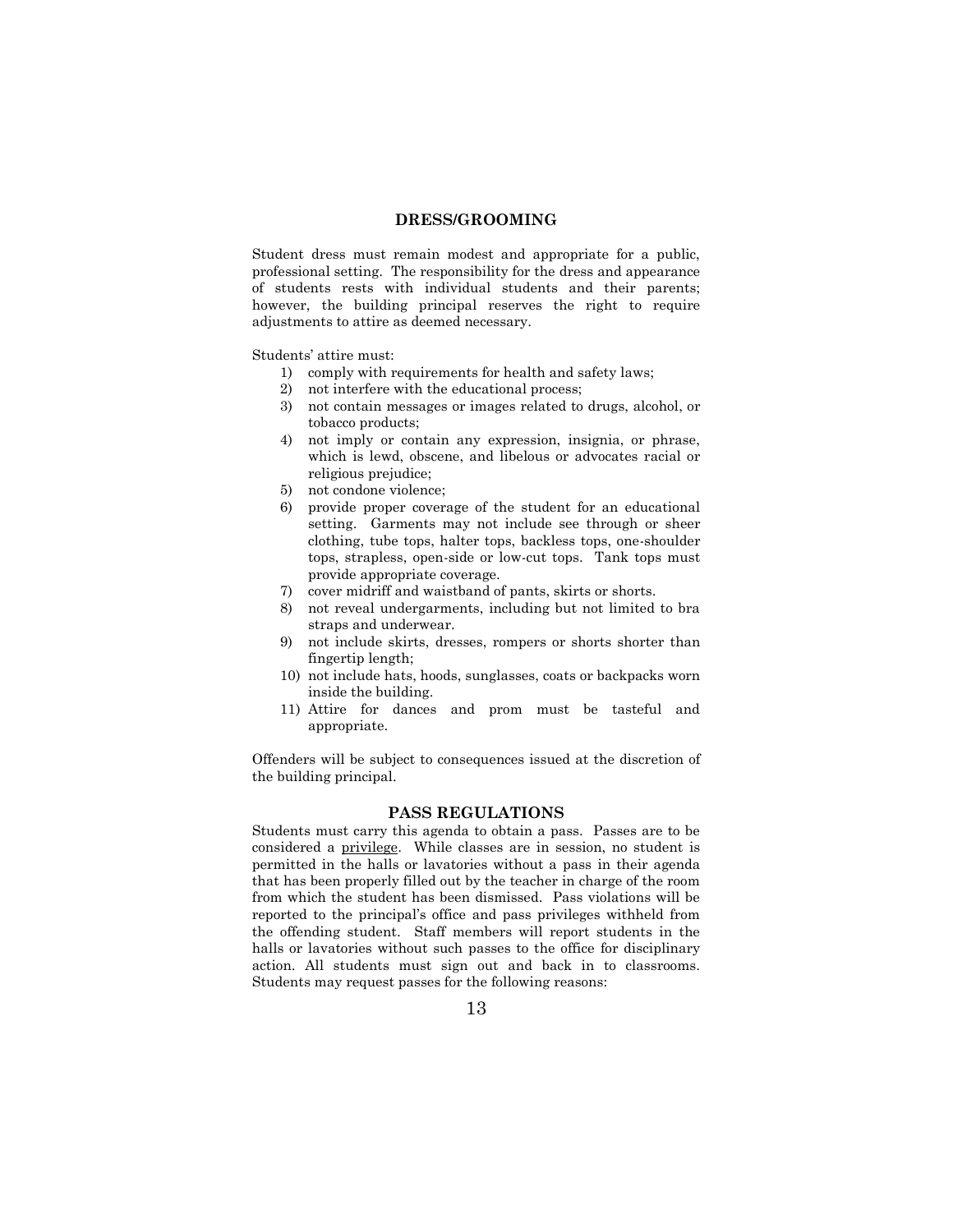- 1. Lavatory: student must sign out before leaving classroom and sign back in upon return
- 2. Locker: during study periods and lunch only
- 3. Clinic: a student must report to class first and get a pass to the nurse from their teacher
- 4. Library: see section on Library Use
- 5. Guidance (Pre-signed pass)
- 6. High School Office
- 7. To see another teacher (Pre-signed pass)

# **PARKING LOT USE**

Students who wish to receive the privilege to park on school grounds must complete the student driver application available in the office and pay the required non-refundable fee. The principal will review all applications the first week of school. If approved, students must pick up their parking tag and display it properly on their vehicle at all times. If the vehicle registered with the office changes, the new vehicle must be registered with the office and the parking tag must be transferred. Student parking is limited and issued at the discretion of the school principal. Parking in the YELLOW STRIPED PARKING SPACES is available to registered students on a first-come, first-served basis. Parking in the WHITE STRIPED PARKING SPACES is reserved for faculty and staff, only. Once the main lot is full, overflow parking is available in the side parking lot near the softball diamond.

Students using the parking lot must conduct themselves in a safe and responsible way. Any unsafe behavior may result in the immediate revocation of parking privileges.

Minor parking violations will be handled in the following manner:

| 1 <sup>st</sup> Offense: | Verbal Warning                         |
|--------------------------|----------------------------------------|
| $2nd$ Offense:           | Registration Limited to Side Lot       |
| 3 <sup>rd</sup> Offense: | Loss of Parking Registration/Privilege |

# **LOST OR DAMAGED INSTRUCTIONAL MATERIALS (SCHOOL-OWNED)**

All students are responsible for school-owned material loaned to them. If these materials are lost, stolen, or damaged while assigned to them, the student will pay the dollar value of such materials. Any such assessed payment will be due at the end of the school year. If any student fails to meet his/her financial responsibilities, the school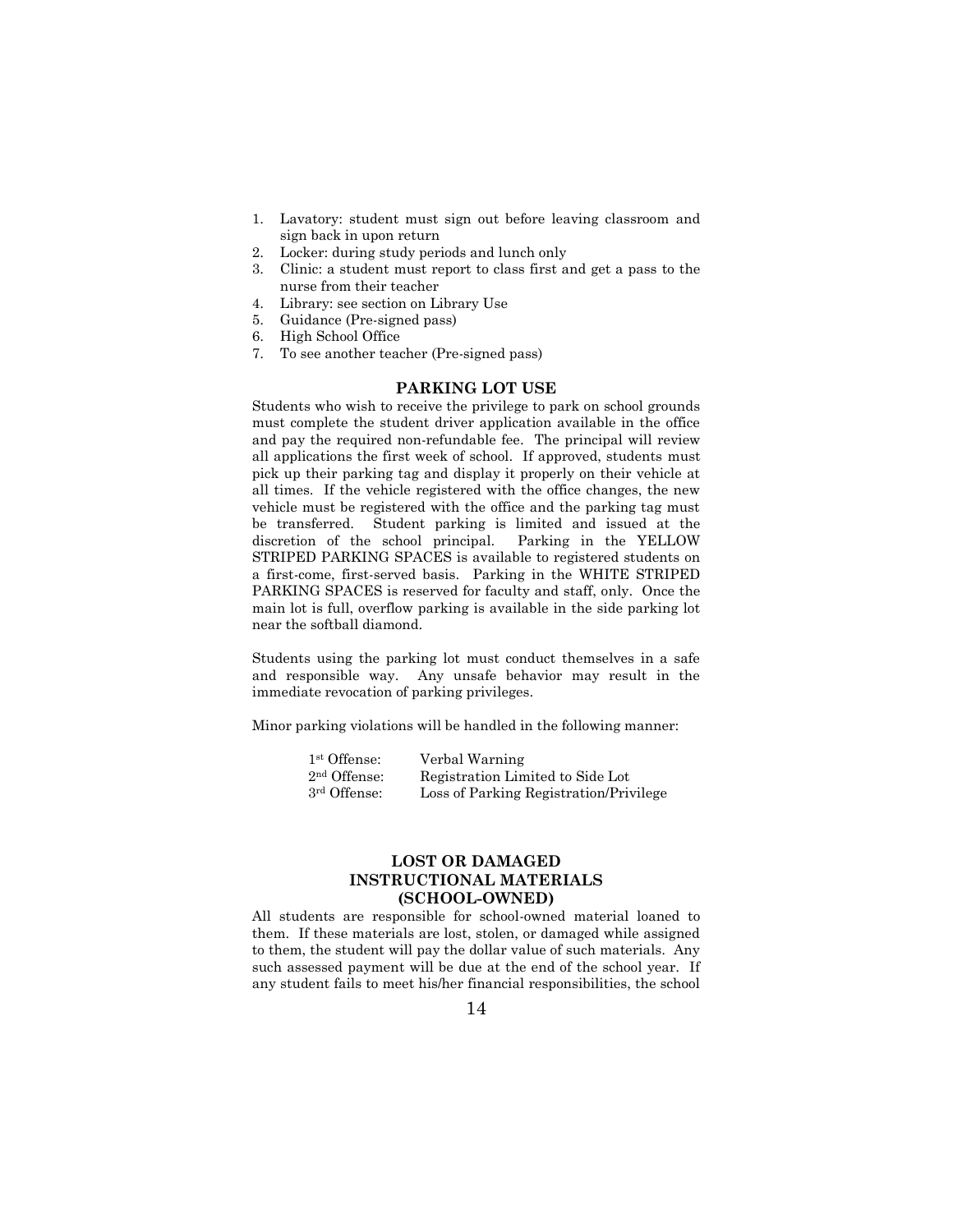reserves the right to exclude the student from optional school functions.

### **LOST AND FOUND**

Students who find lost articles are asked to bring them to the High School Office. Lost articles that are not claimed within a reasonable time will be given to charity.

# **CELL PHONES AND ELECTRONIC DEVICES**

Use of cell phones and electronic devices remain at the discretion of each classroom teacher or supervisor. Expressed teacher permission must be granted prior to student using a device. Cell phone use is prohibited in the main office without expressed permission from office personnel. Students may use cell phones on silent during hall passing and lunch/lunch study hall. If a cell phone or iPod is seen or heard during class time, it will be confiscated for parent pick-up and the student will receive a detention.

#### **TELEPHONE USAGE**

A pass may be given at the teacher's discretion, from study halls only, in order to use the office telephone. Students must give explanation of the reason to the teacher and the teacher will make a judgment regarding the necessity of the call. Cell phones may only be used during the time periods stated above.

#### **LOCKERS**

- 1. Each student will be assigned a locker the first day of school.
- 2. The locker remains the property of the school and may be inspected periodically.
- 3. Students occupying the assigned locker will pay for any damage to lockers.
- 4. No student is permitted to change lockers without permission from the High School Principal.
- 5. Locks for hallway and gym lockers are available for free in the High School Office. **It is the recommendation of school administration to utilize a lock at all times. The school cannot be responsible for stolen or damaged items because you chose not to use a lock.**
- 6. Do not share your locker combination with anyone. The school may not be held responsible for lost/damaged/stolen items stored in school lockers.

#### **LOITERING**

1. No loitering is permitted in the school building. The doors will open at 7:20 a.m. **Students entering the building before**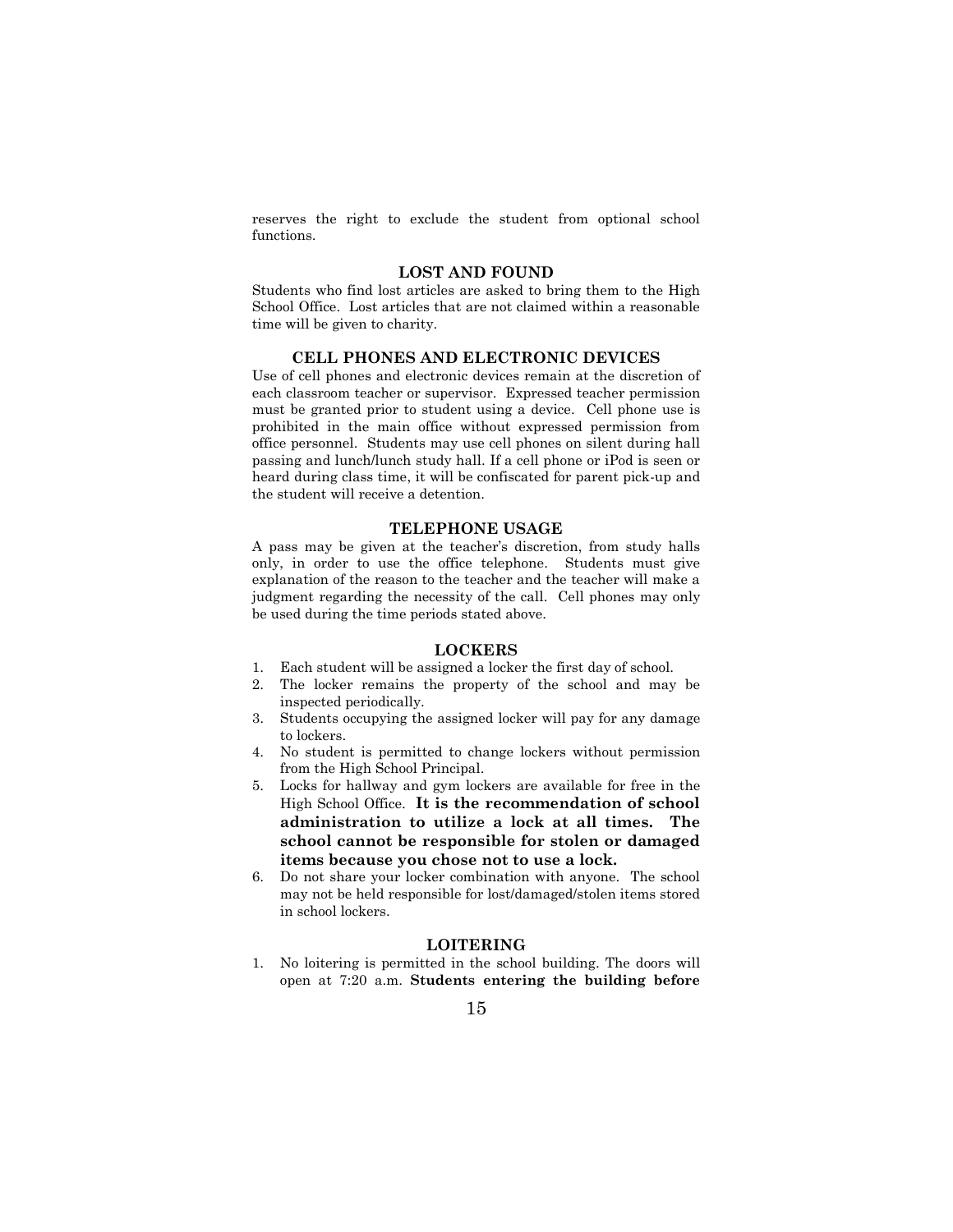**7:30 a.m. must go directly to the cafeteria.** Any students remaining after 2:27 p.m. must be with a teacher or in the Library.

2. Members of athletic teams and cheerleaders, and any after school meetings, must report at a time scheduled for practice. No loitering will be permitted from the time of dismissal to the start of practice.

#### **PROHIBITED VEHICLES**

School Board Policy prohibits vehicles such as ATV's, dirt bikes, skateboards, tractors, farm equipment, etc. on school property and grounds as they pose a danger to students and others. The only exception will be on North Collins Tractor Day.

#### **VISITORS**

All visitors are to immediately report to the High School Office to obtain permission for their visit. A visitor pass, when issued, must be worn and returned to the office before the visitor leaves the building. Students from local high schools may not visit NCCS classes unless they are part of a formal student exchange program organized by school officials. Other requests may be made to the High School Principal, who may consider each request on its own merits. These requests must be made at least one day in advance. Visitor requests will not be honored in June.

#### **STUDY HALL REGULATIONS**

- 1. Students should arrive and be in the room before the period starts. Students are expected to work until the end of the period.
- 2. Students may speak to other students only with the permission of the study hall supervisor. Students are to raise a hand to secure permission and only one person is to speak for a minimum time.
- 3. Only one student at a time should be allowed to leave the study hall to go to the lavatory, as a general rule.
- 4. Students are not to be permitted to work together on assignments unless given permission by the study hall teacher. Each student is to do his own individual work and speaking privilege will be given to secure books and assignments.
- 5. Students will be permitted to leave the study hall and be admitted to the library with a reasonable assurance they are going there to work productively. The school librarian has the right to send students back to class who are disruptive or not working quietly.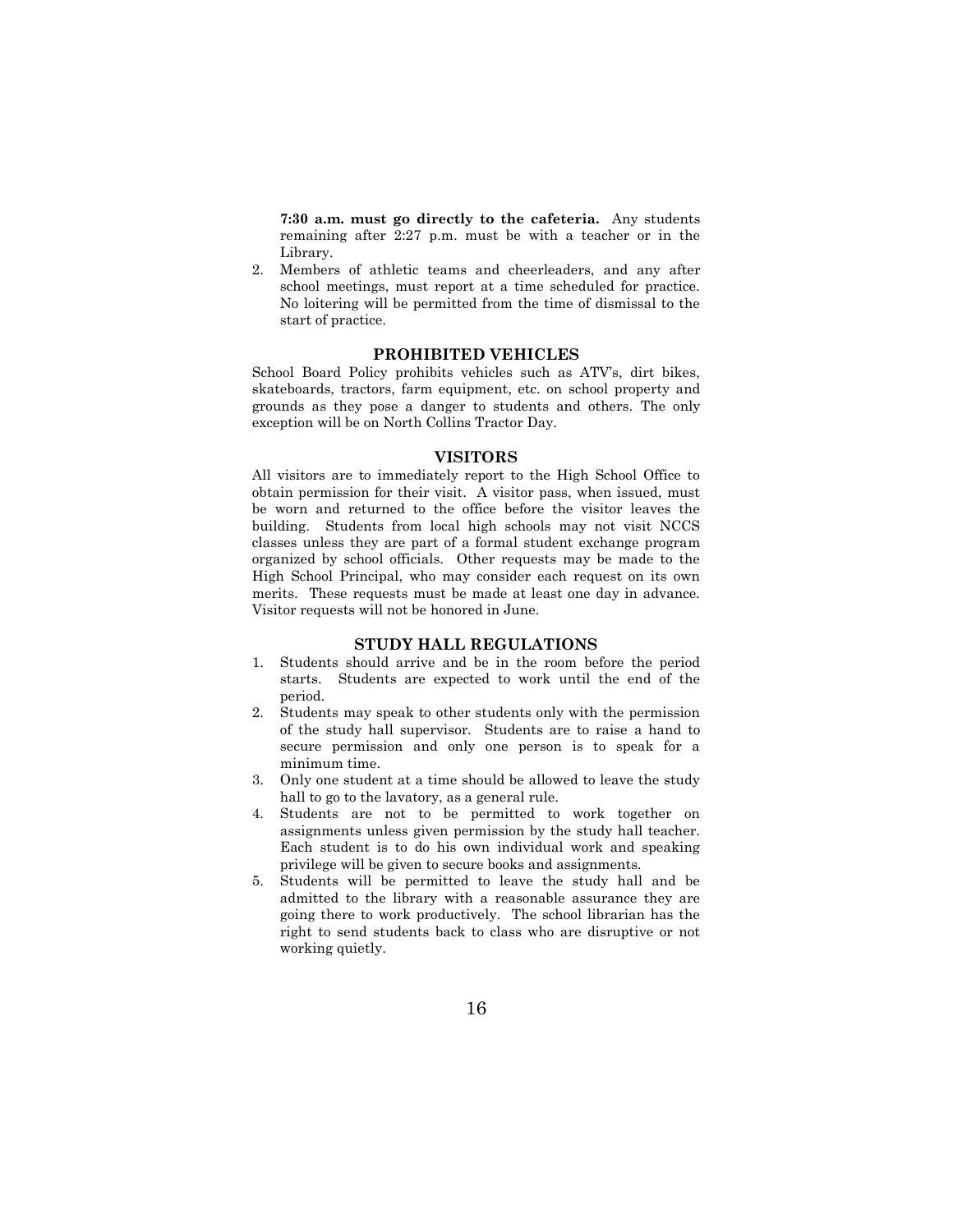

#### **HEALTH SERVICES**

- 1. Students who are ill should be sent to the clinic with a pass signed by the teacher.
- 2. Injuries received on the bus, in the school, or on the school grounds must be reported to the school nurse. If the nurse is not available, call and leave a message on voice mail, and report the injury to the Principal.
- 3. When a child is ill, parents are expected to pick up the child at the school. In emergencies only, school transportation will be provided. Emergency contact forms must be completed on every child.
- 4. The school health examination is only a screening measure. Students electing physical examinations by a private physician must pick up the health examination form from the school nurse and return the written results to the clinic.
- 5. Vision and hearing tests, heights and weights, health counseling, and referrals to proper health agencies are all part of the health services.
- 6. A complete health record is kept on all students, in compliance with NYS FERPA laws.
- 7. Students who require medication administration during school hours need to contact the school nurse for the required forms/consents.
- 8. Medication administration may only occur with a Physician's order and parental/guardian consent.
- 9. The nurse may NOT administer over-the-counter medications without a physician's order and parental/guardian consent.



1. Students are responsible for all of the laboratory work conducted during the course. Lab grades make up a portion of each quarterly grade.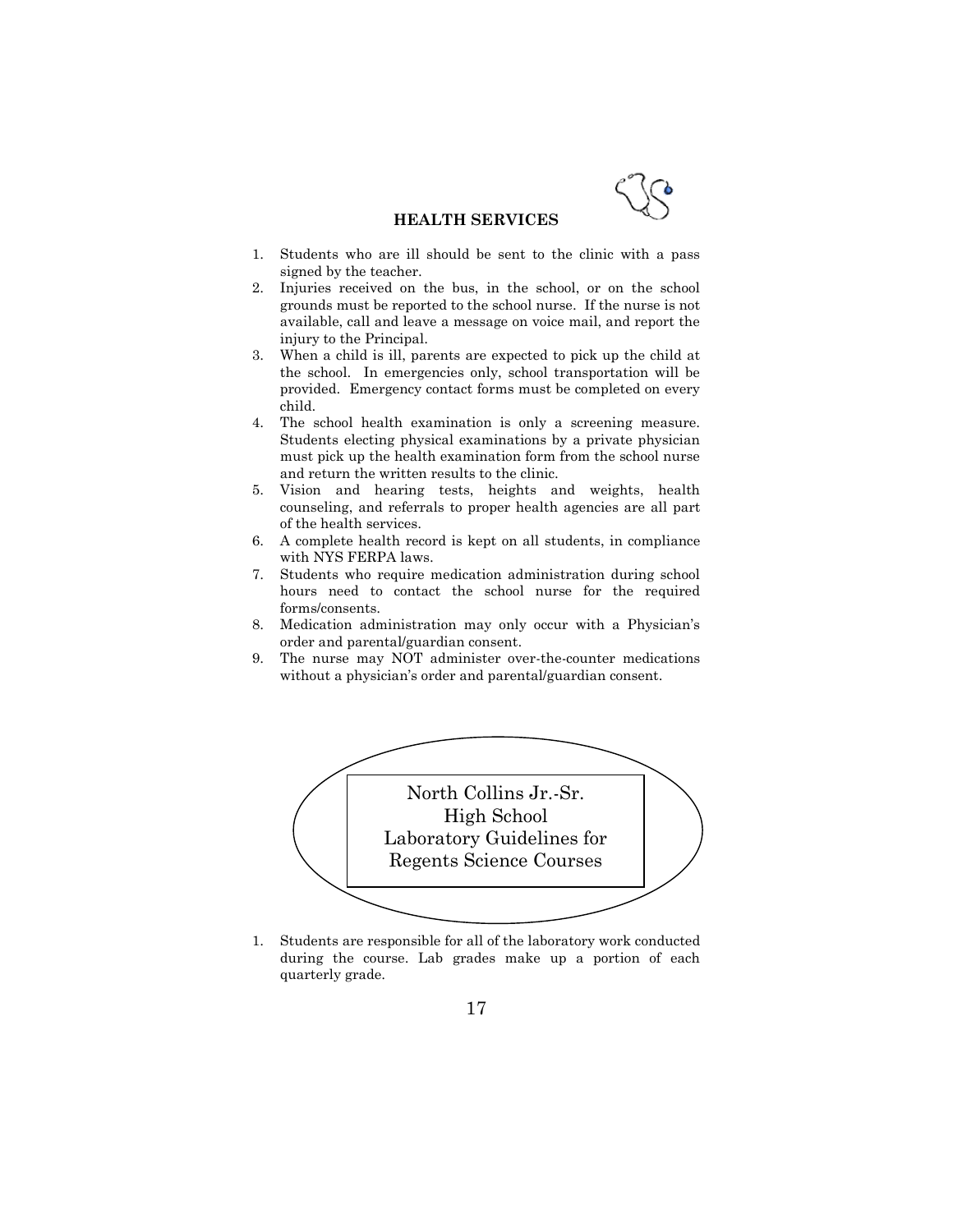- 2. According to the New York State Education Law, all students enrolled in a Regents science course must have a completed and satisfactory laboratory report for each activity. These reports must be kept by the School for a minimum of 6 months beyond the completion of the course and submitted to The State Education Department if requested.
- 3. The criteria for a satisfactory laboratory report includes but is not limited to:
	- The student must attend and participate in the lab activity.
	- The lab report must be complete.
	- Diagrams and/or graphs must be completed and labeled as required.
	- All calculations must be shown.
	- Complete sentences must be used to answer questions.
	- Answers to questions must show effort on the part of the student and demonstrate an understanding of the purpose of the lab activity.
- 4. The written report must be turned in on the date assigned by the lab instructor. A late lab is a lab that is turned in after the assigned date, or a lab that is incomplete, regardless of the time it is turned in. The highest grade a late lab can receive is 64.
- 5. Any student who is absent on their assigned lab date must make up the lab time within one week of their return to class. Any student absent on the date a lab report is due must turn in the lab report the day of their return or it will be considered late. (see #4)
- 6. A letter describing this policy will be sent home to the parent/guardian of each student enrolled in a Regents Science class at the beginning of the school year. This letter will be signed by the parents, returned to the school, and kept on file.
- 7. Students will be placed on the ineligible list if they are missing lab reports.
- 8. Students in the North Collins Central Schools may, without penalty or criticism, choose an alternative to participating in activities requiring the use or dissection of organisms in science instruction. Students should inform the instructor of their request for alternative activities at least two days prior to scheduled dissections. Alternatives to participating in dissection can include: observing other students performing dissection, research assignments.
- 9. Note: If a student does not meet the lab requirement they cannot take the final examination in that course. The last day to turn in all labs is the last Friday in May.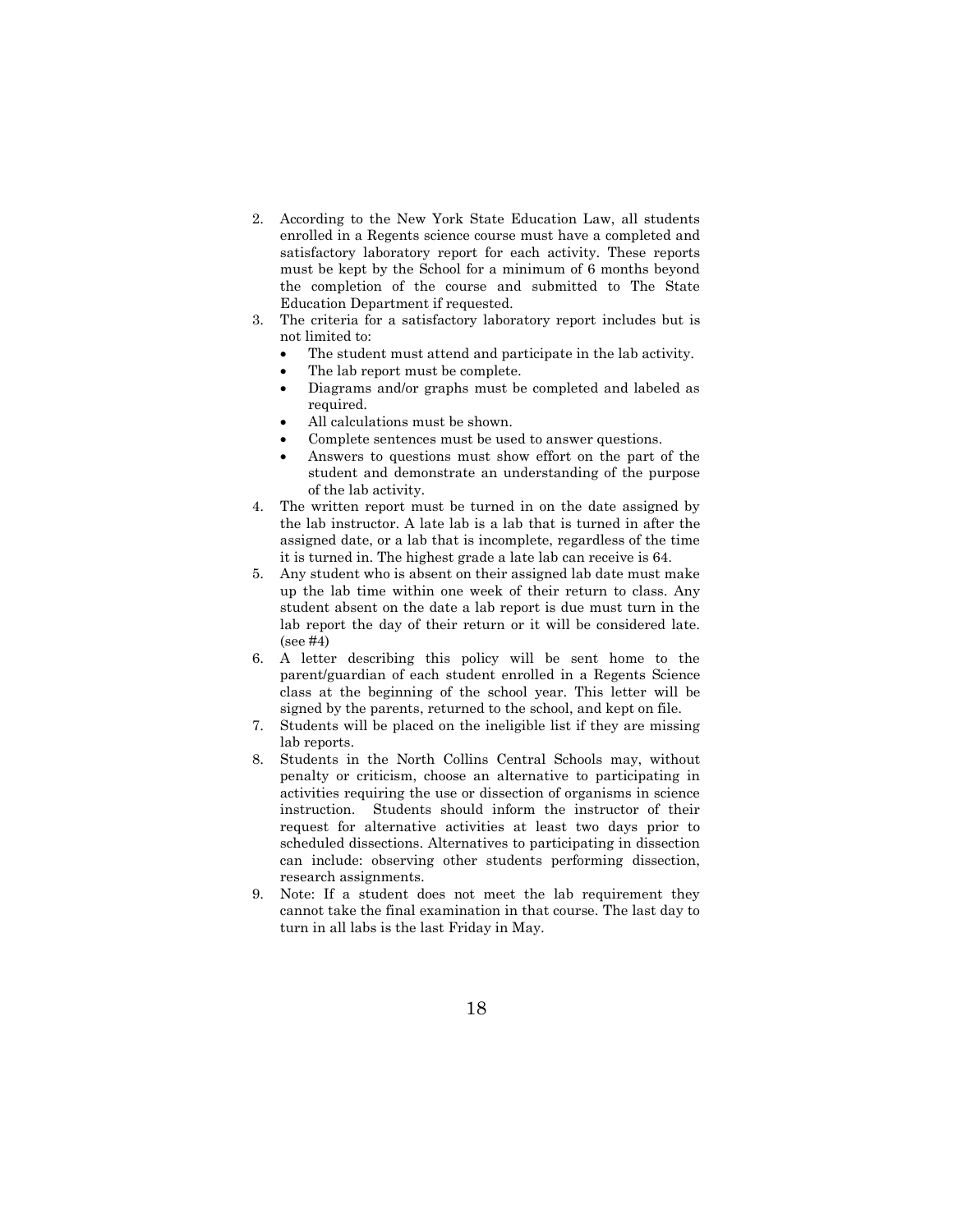

# **LIBRARY MEDIA CENTER**

#### **Library Media Center Hours**

Monday-thru-Friday: 7:45 a.m. – 2:59 p.m.

Morning announcements will inform students when the LMC will be closed for classes.

#### **The Library Media Center is to be used for one or more of the following purposes:**

- 1. Research work for reports or other similar assignments
- 2. Use of computers—for school work only
- 3. Use of reference material
- 4. Checkout / return library books
- 5. Recreational reading / Quiet study time

Once a student has reported to the LMC, they will not be permitted to leave during that period except to use the lavatory. Students must come prepared with their work, pens/pencils, calculators, etc. Students are expected to remain quietly in their seats until the bell rings.

#### **Library Media Center Rules/Conduct**

- 1. Students will sign themselves in and out of the LMC.
- 3. Students will conduct themselves in a quiet and orderly manner at all times.

4. Students will be respectful to others.

5. Students will be responsible for all materials.

6. Students will not eat or drink in the Library Media Center (including candy/gum).

7. Students will not move any furniture - 4 chairs/students per table.

8. Students must ask the library staff for permission to print from a computer.

9. Any game or social network use will result in detention. Academic games will be permitted at the discretion of the librarian

Any student that abuses these rules, library materials, disrupts other students, or fails to work quietly will be sent back to their classroom/study hall or to the high school office.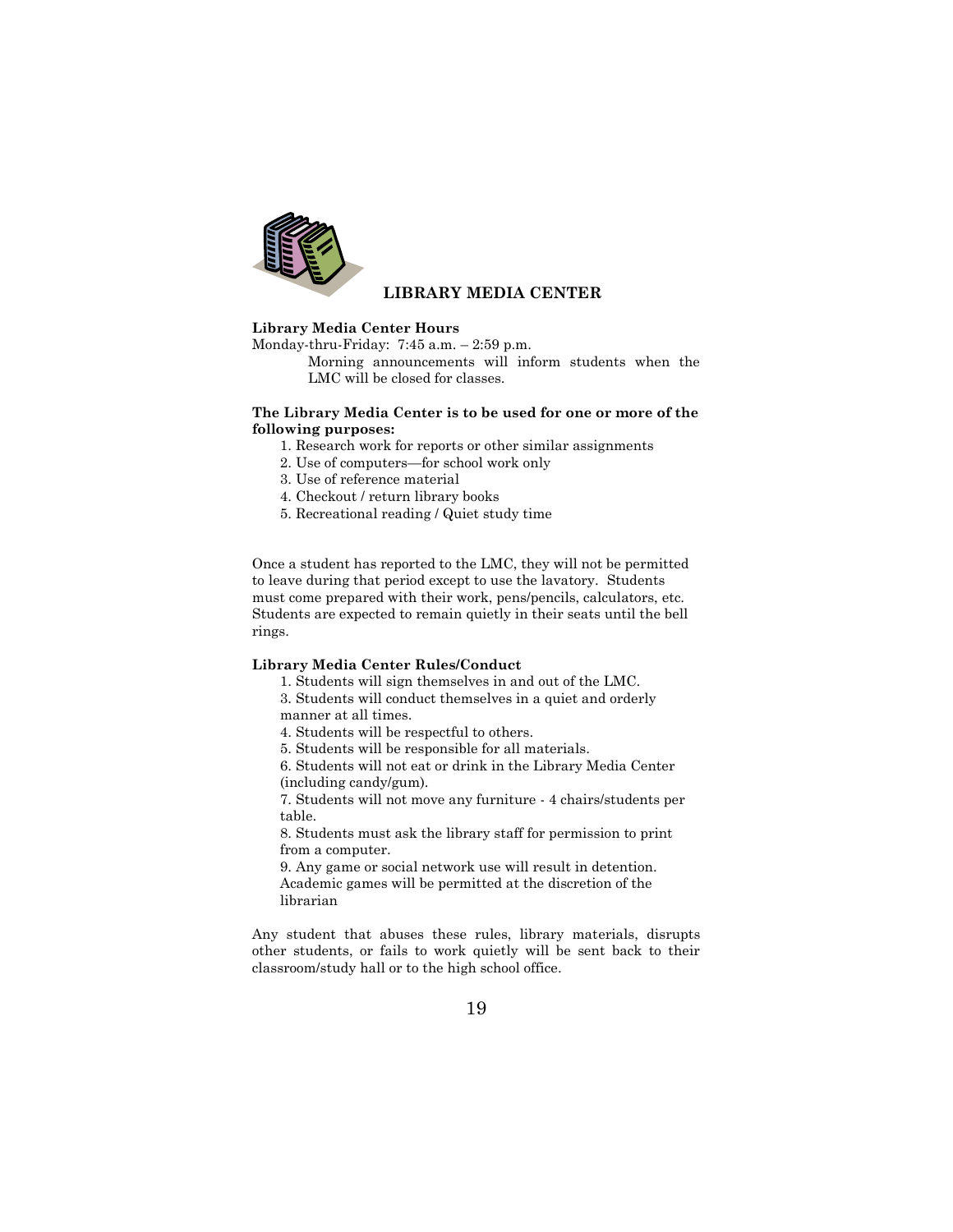#### **Library Media Center Resources**

The LMC has a variety of print resources, including magazines and newspapers. If we do not have a particular book title or information on a specific subject, we offer interlibrary loan service. Providing the title/subject is available through a school district within our interlibrary loan region, the item usually arrives within three to five days.

In addition to print resources, we also offer many electronic databases. These resources are useful for all subject areas and contain authoritative and credible information: World Book Encyclopedia Online, Gale Databases, and more. Please ask Mrs. Luther how these databases can be accessed outside of school.

## **VOCATIONAL SCHOOL REGULATIONS**

- 1. Vocational school students are to report directly to the Vocational bus in the morning and should sign in upon boarding the school bus.
- 2. Students may not drive to vocational school, with the exception of special permission from the vocational principal, a parent, and the home school principal. This permission will be given on a per diem, case by case basis.
- 3. Students **ARE NEVER ALLOWED** to take passengers to vocational school.
- 4. Students may not go to the parking lot for any reason prior to boarding the bus for vocational school or upon departure from the bus after vocational school.
- 5. Students who have excessive absences from vocational or high school may be removed from the program.
- 6. Students who miss the vocational bus will be assigned to a study hall. If the student continues to miss the vocational bus, ISD will be assigned.
- 7. Vocational students are to follow their regular schedule every day, including days when there are special events, such as special bell schedule, unless otherwise announced by the High School office.
- 8. Vocational students missing NC classes due to a field trip, MUST have a pre-approved absence form filled out prior to the Field Trip to be an excused absence.

# **SCHOOL DANCES, PROMS, AND ACTIVITIES**

Attendance at North Collins Jr.-Sr. High School dances and proms shall be limited to students who are currently eligible at the North Collins High School Building. Exceptions will be made for students ineligible for one subject and are following the stay after policy.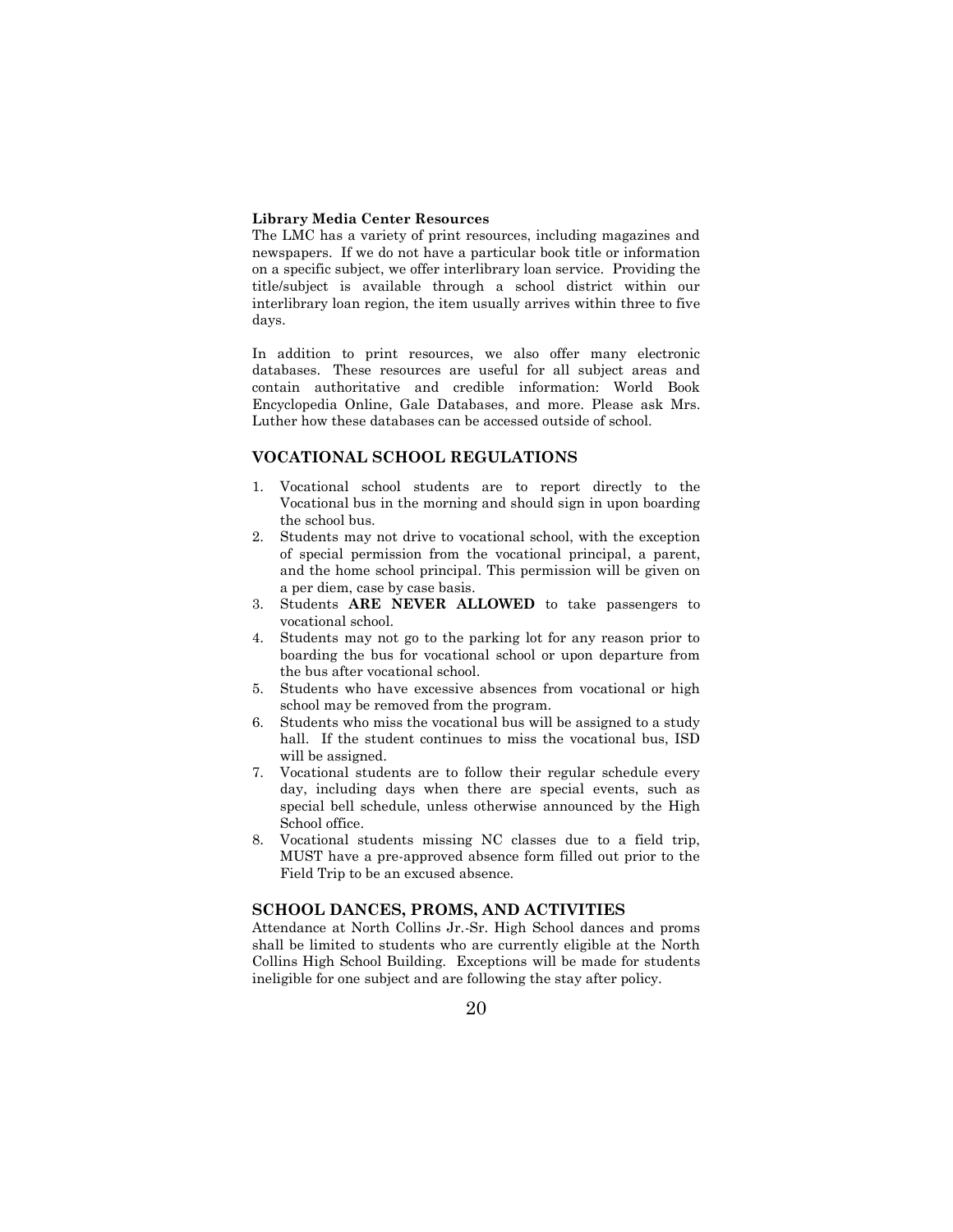- 1. Students entering the dance or prom will be required to present identification, if requested by the faculty chaperone.
- 2. No student will be allowed to enter a school function one hour after the scheduled beginning of said event.
- 3. All students who are planning to attend a school function with a non-North Collins student must obtain a permission form and have it signed by the visiting student's building principal. This form must be submitted to the North Collins Principal at least one day prior to the function.
- 4. Any student who is absent from school on the day of the scheduled event will not be permitted to attend the function.
- 5. Students leaving the event after once entering shall not be permitted to return, and must inform a chaperone.
- 6. Any student who is found to be in possession of an alcoholic beverage or narcotic substance of any kind, or creates a civil disturbance at the dance or prom, shall be banned for the remainder of the school year from attendance at all school dances. The student also faces legal and disciplinary action the following day.
- 7. The above penalties are subject to review by the Board of Education and the administration and further penalties may be imposed as relate to suspension from school.
- 8. **The Jr.-Sr. Prom is open to students in grades 11 and 12 only.**

The above rules and regulations apply for all school activities that are not usually opened to the public.

# **VI. ATHLETICS/ EXTRACURRICULAR ACTIVITIES**

# **Eligibility of Athletes Interscholastic**

If you are interested in athletics, you are eligible:

- 1. If you are a Jr.-Sr. high school student in regular attendance in grades 7- 12.
- 2. Between 12 and 19 years old on or after July 1.
- 3. If your parents and the school doctor approve. Proof of an approved school physical is mandatory before a student may try out.
- 4. If you are enrolled during the first 15 days of the semester.
- 5. Two weeks after transferring from another school and you are living with your legal guardian.
- 6. For eight consecutive semesters beginning with the semester in which you entered grade 9.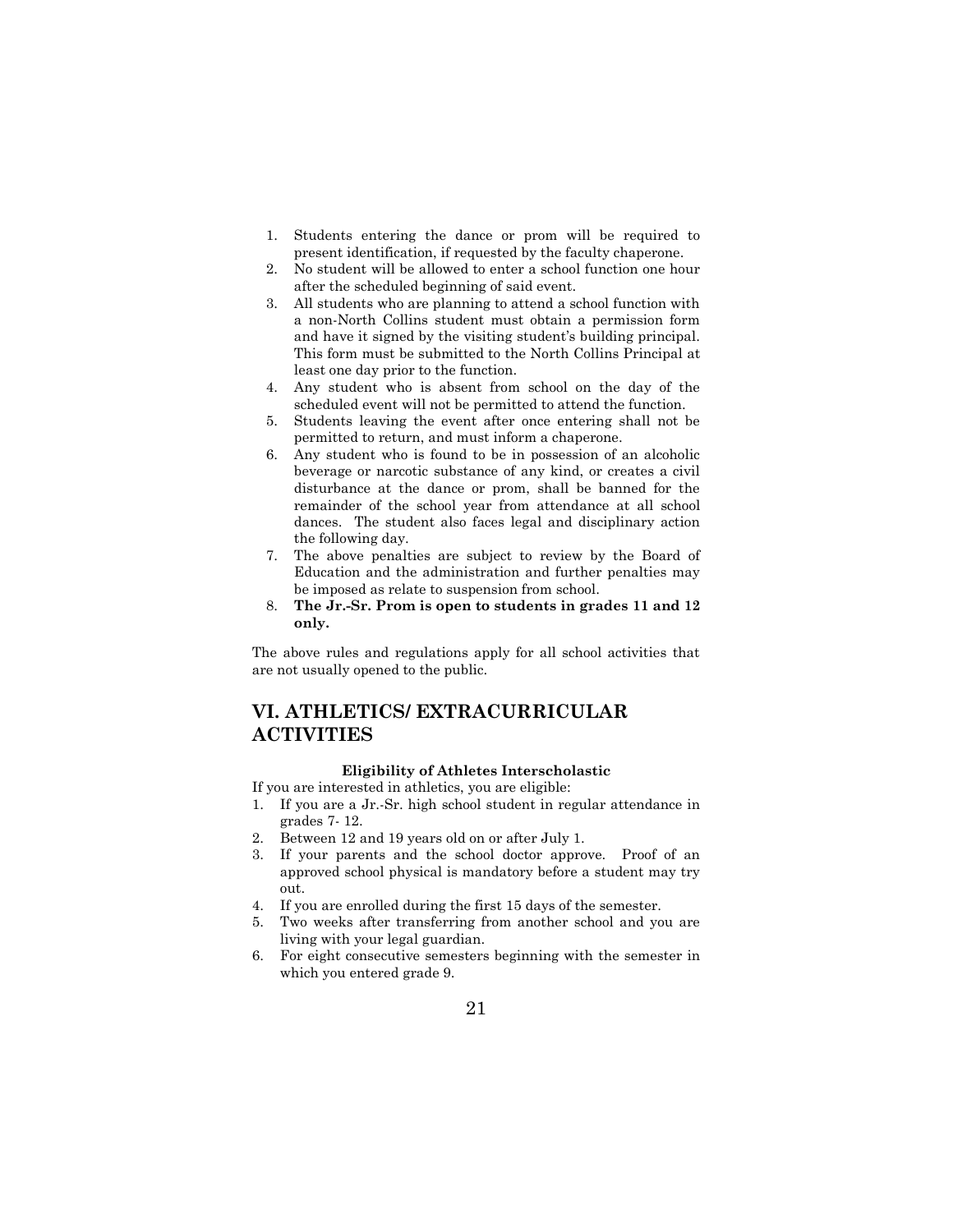- 7. If you have undivided loyalty to your high school team (if you participate only in interschool competition during the season in that sport except in bowling, golf, riflery, skiing, and tennis).
- 8. If you have not played or practiced with a college team.
- If you have not violated the all-star game rule.
- 10. If you are an amateur, having never used your athletic skill for gain, and if you have never competed under an assumed name.
- 11. If you are familiar with the rules of the game and the standards of sportsmanship.

Section 135.4 of the Regulations of the Commissioner of Education was amended as follows, effective March 1971:

*"A pupil is eligible for interscholastic competition only when he is a bona fide student enrolled during the first 15 days of the semester registered, in three classes and physical education, and has been in regular attendance 80% of the school time. Bona fide absences caused by personal illness accepted."*

#### **ATHLETIC TEAM POLICY**

The Athletic Team Policy applies to all cheerleaders and athletes in all sports. The Athletic Team Policy will be reviewed annually by the Building Principal, Athletic Director, and Coaches.

- 1. Leaving or quitting a team after the first scheduled game, without informing the coach, makes that player ineligible for any other sport during the next sport season. (A player who quits soccer after the first scheduled game, without informing the coach, is ineligible for basketball. Or, a player who quits baseball during the season, without informing the coach, would then be ineligible for the following sports season: soccer or volleyball). NOTIFY the coach if your status with the team has changed.
- 2. Leaving or quitting a team before the first scheduled game, without informing the coach, makes the student ineligible for any sport during the next sport season.
- All athletes will sign and abide by the Drug and Alcohol Policy for All Athletic Participation, a copy of which is available in the High School Office.
- 4. Athletes are expected to demonstrate good sportsmanship. Failure to act in a sportsmanlike manner will result in a suspension from the remainder of the contest being participated in and for the following contest. Further violation results in dismissal from that sport (provoking a fight, cursing, on/off the field conduct, bench conduct, attitude, red card violation, double technical expulsion, etc.)
- 5. Athletes are required to be in attendance at least 1/2 day on the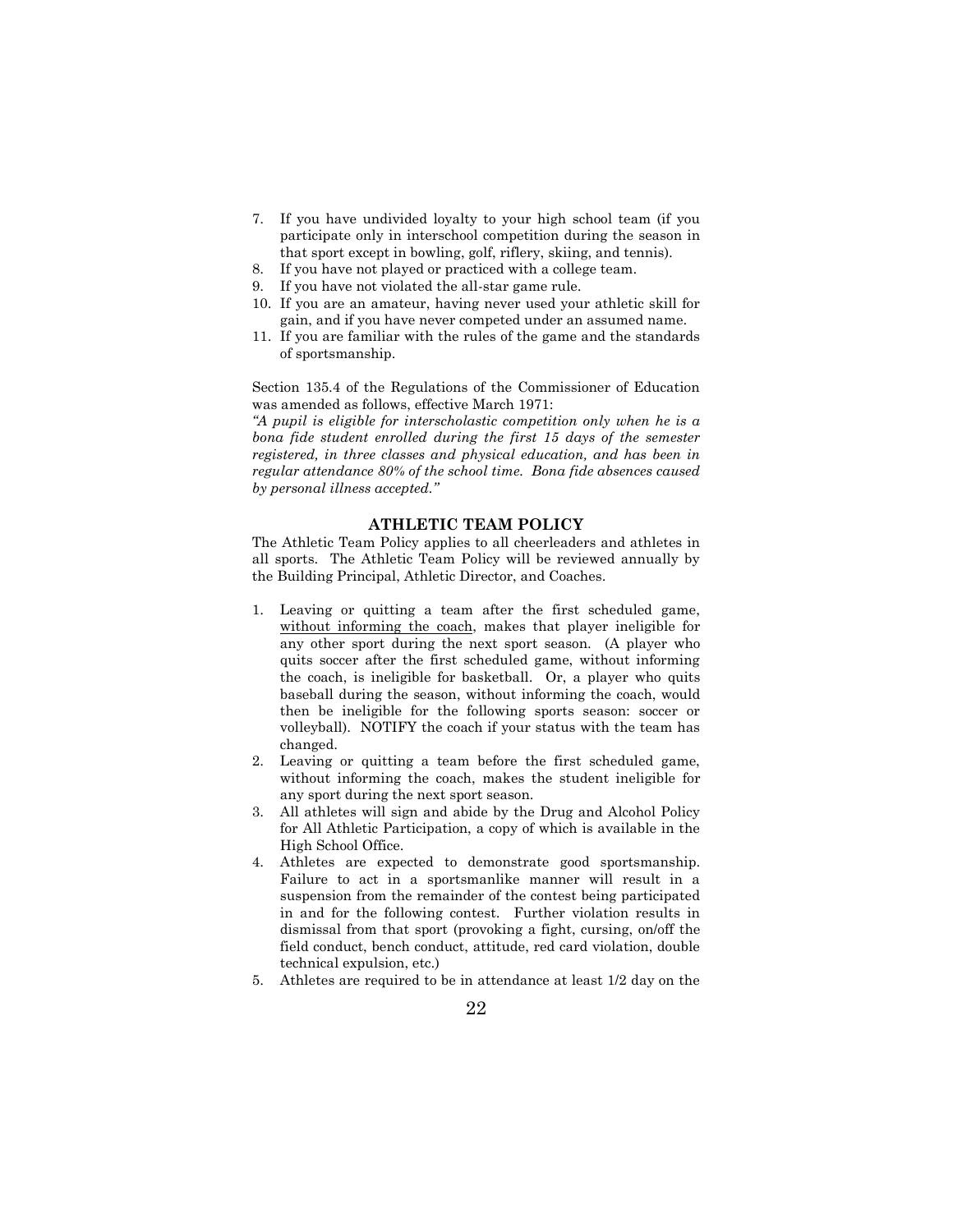day of a game. Failure to do so will result in a one-game suspension directly following the unexcused absenteeism or tardiness. A student who leaves school early due to illness will not practice or play that afternoon. The Principal must approve legal excuses.

- 6. Equipment: All equipment charged to a player shall be returned or satisfactorily accounted for, or the player shall be assessed its cost. Payment will be made for unreturned or unaccounted-for equipment, or there will be a loss of athletic eligibility for the following sports season. No letter or certificate shall be awarded if any athletic equipment is not satisfactorily accounted for (failure to return soccer equipment or failure to pay for such unreturned equipment makes the athlete ineligible for the school year with no awards being given to that athlete).
- 7. The Athletic Review Board is to handle any serious violations of the above Athletic Team Policy where and when the athlete or Coach requests such action. The Athletic Review Board consists of the High School Principal, the Athletic Director, the coach involved, and one other non-coaching member of the faculty. This non-coaching member will be selected by the Review Board and involved athlete. Any athlete who feels the Athletic Team Policy has been unjustly applied to his/her situation shall have the right to appeal.
- 8. Players riding to and from a game must ride on the team bus unless riding with their own parents. In this case, the parent must have signed the "Drive Home Permission Sheet" and turned it in to the coach.

# **CONDUCT AT AN ATHLETIC EVENT**

North Collins Central High School subscribes to the code of conduct prescribed by the New York State Athletic Association and is based on the premise that good sportsmanship is important. One of the fundamental reasons for having an athletic program is to develop good sportsmanship, whether a team wins or loses a game.

You can help build good sportsmanship as an athlete or as a spectator by following this conduct code:

- 1. Remember that as a spectator, you represent your school as much as any team member.
- 2. Remember that the good name of the school is worth much more than winning a game.
- 3. Learn the rules of the game so you can be an intelligent spectator and critic.
- 4. Be familiar with state and local rules of eligibility, and insist on their strict enforcement.
- 5. Be courteous and friendly to visiting team members and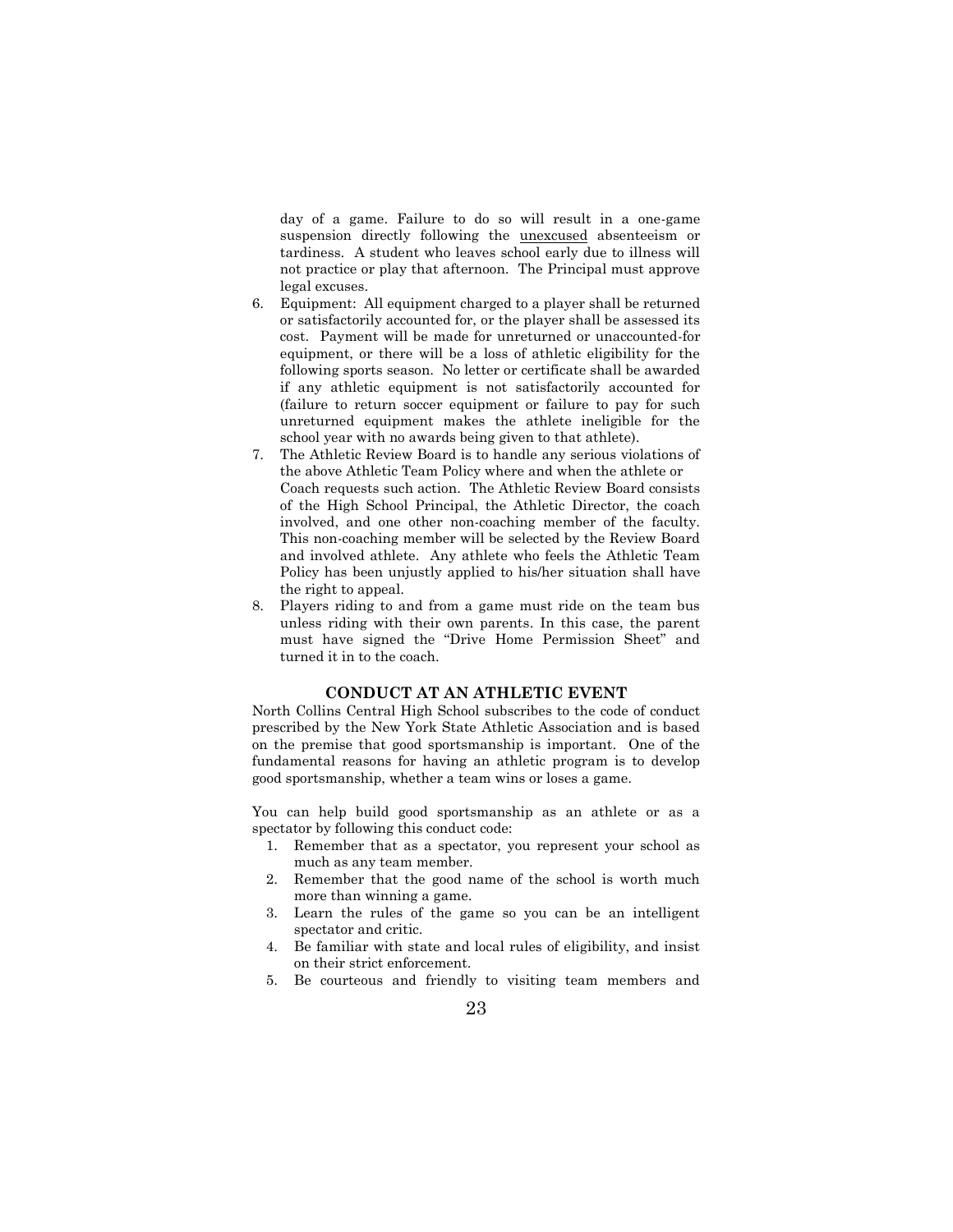spectators before, during, and after the game, in the school and in the community. Leave the parking areas carefully and be aware of pedestrians.

- 6. Be mature in your behavior. Throwing things, pushing people, and making loud and meaningless noises may be excusable for small children, but are not for high school students.
- 7. Support your team enthusiastically but with consideration and respect for the opponents, whether you are winning or losing.
- 8. Applaud fine play or good sportsmanship by the visiting team as well as your team.
- 9. Be considerate of an injured visiting team member.
- 10. Accept the decision of the game officials as final and not to be questioned.
- 11. Express disapproval of rough play or poor sportsmanship by the players representing the school.
- 12. Express disapproval of any discourteous or abusive remarks from sidelines.
- 13. Be considerate of your fellow spectators. Remain in your bleacher area until the game is finished.
- 14. Work through the Student Council and other school organizations in building good sportsmanship.
- 15. Acquaint adults and others in your community with the ideals of sportsmanship that your school is trying to follow.
- 16. Try to make good sportsmanship a habit in your school.



# **ACADEMIC ELIGIBILITY SANDARDS EXTRACURRICULAR ACTIVITIES AND INTERSCHOLASTIC ATHLETICS: GRADES 7-12**

The number one priority of the North Collins Jr.-Sr. High School is to educate the whole child, first by stimulating the child intellectually and then by providing a number of common experiences designed to develop the social, emotional, physical and ethical values necessary to be a productive member of society. Cocurricular programs help to provide such experiences and are, therefore, considered an integral part of the total educational program. Involvement in co-curricular activities can have a positive influence on the academic achievement of students. However, "academics" must always come first. To accomplish this objective, an eligibility standard has been established.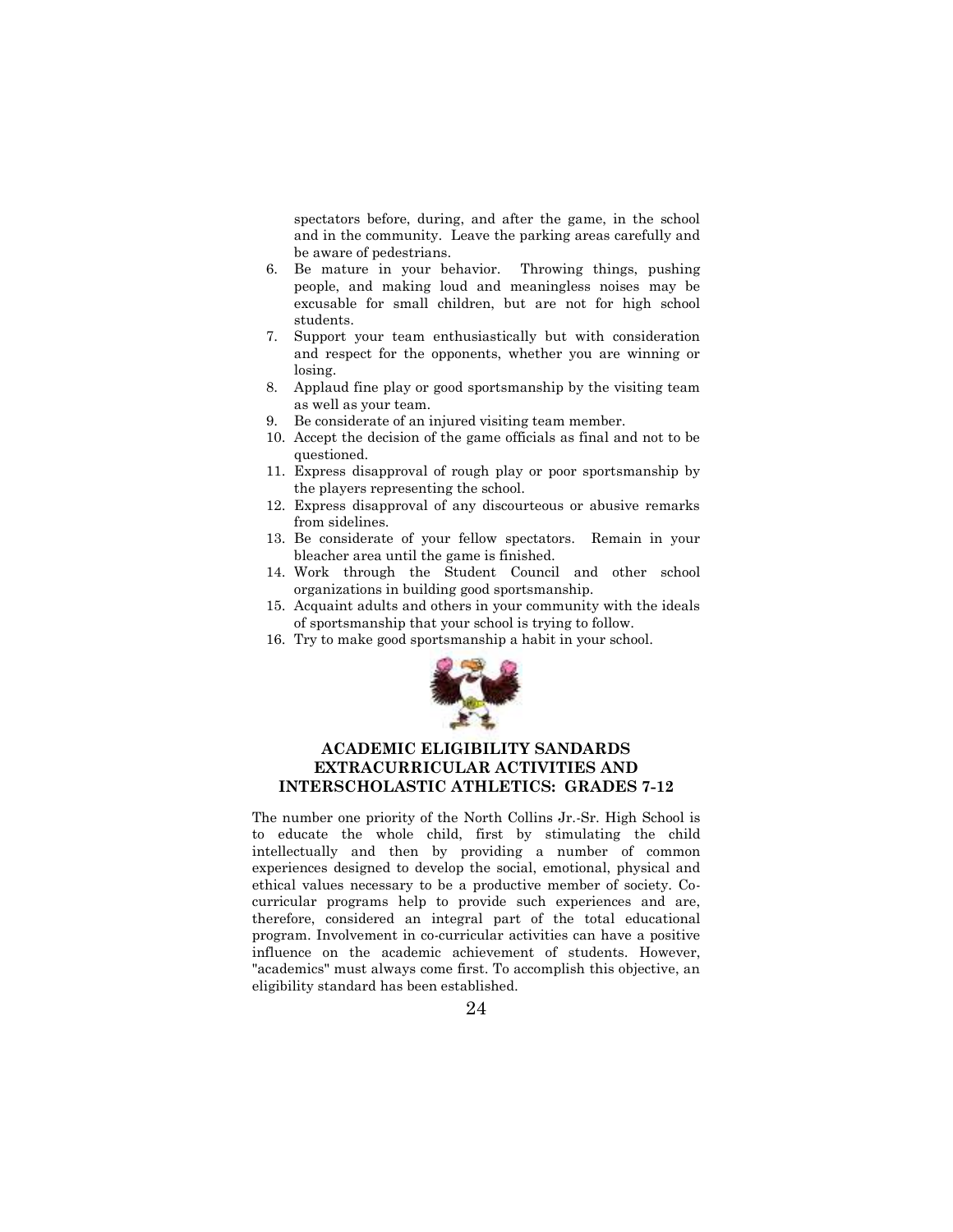#### **PROCEDURES:**

- 1. The school will ensure that students can get academic help from 2:27 PM until 2:59 PM Monday through Thursday. Transportation will be provided.
- 2. Students will be obligated to stay during this period at their teachers request to make up missing work or receive remediation.
- 3. At the end of each 5 weeks, a list of students failing one or more classes will be generated and distributed to all faculty, advisors and coaches.
- 4. School Counselors will meet with any student who is failing two or more subjects.
- 5. Teachers are encouraged to contact the parent/guardian by phone when a student's grade(s) fall below passing.
- 6. Students failing two or more academic subjects for 3 consecutive 5-week periods, will be referred to the Child Study Team by the teacher.

# **FACULTY RESPONSIBILITY**

**TEACHERS:** Teachers with students on the list will inform their students as to what work is not completed and will provide the opportunity for students to complete their work. Teachers are to keep track of dates and meetings with students informing them of their academic status and how they can bring their grades up. Students are encouraged to remain after school for academic help.

**COACHES/ADVISORS:** Coaches and extra-curricular advisors will work with faculty to ensure academic success. Any student who is not meeting academic standards is subject to ineligibility for extracurricular activities. Appropriate actions may include sitting out for athletic games or parts of games or suspensions from club activities.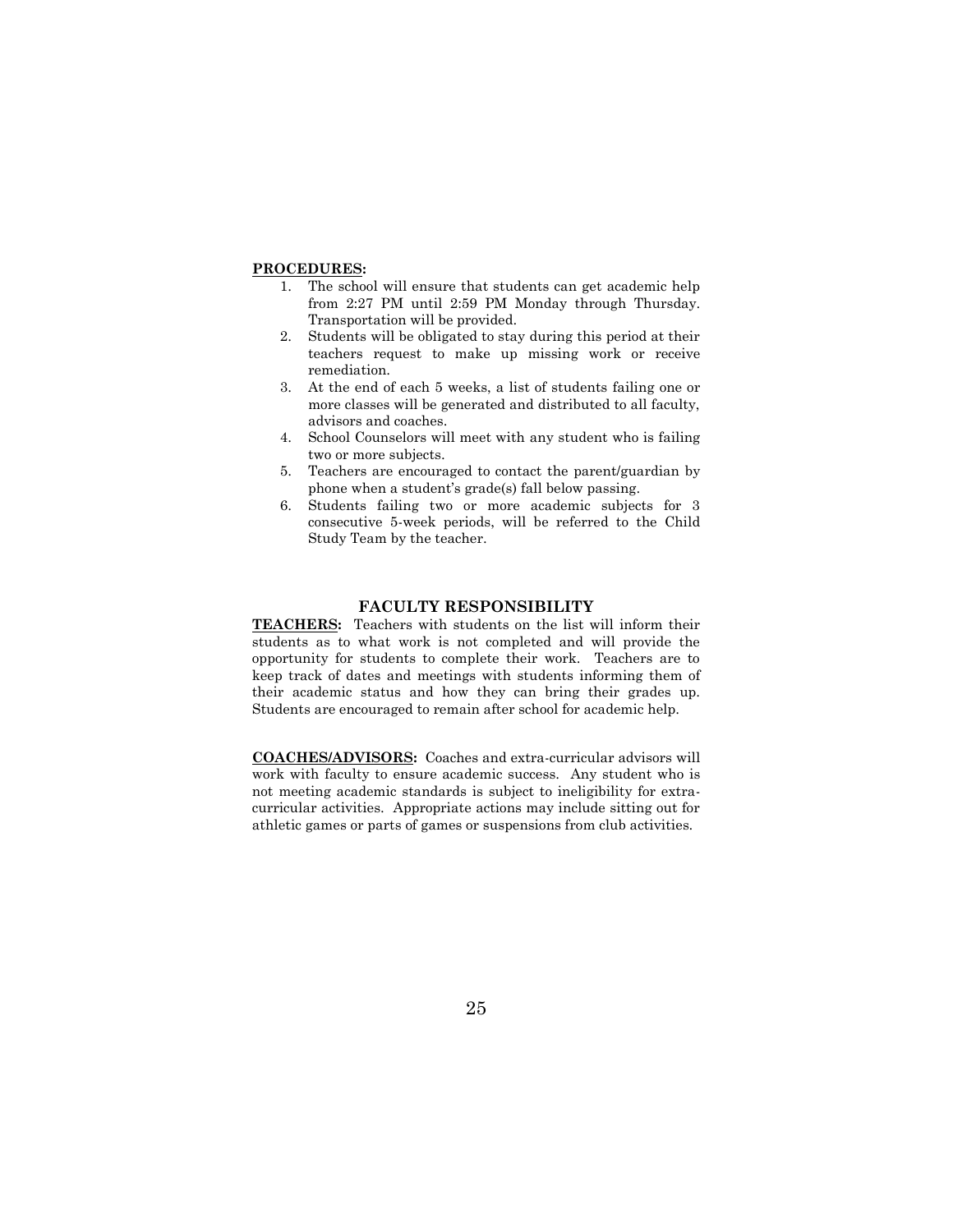# **VII. CODE OF CONDUCT**

*(North Collins Code of Conduct is fully aligned with the Dignity For All Students Act of 2010)*

# **The Students' Rights and Responsibilities**

| IT IS THE STUDENT'S RIGHT<br>TO:                                                                                       | <b>IT IS THE STUDENT'S</b><br><b>RESPONSIBILITY TO:</b>                                                                                                                                        |
|------------------------------------------------------------------------------------------------------------------------|------------------------------------------------------------------------------------------------------------------------------------------------------------------------------------------------|
| Attend school in the district in which<br>the parent or legal guardian resides.                                        | Attend school daily, except in the<br>case of legal excuse.                                                                                                                                    |
| Expect that the school will be a safe<br>and orderly place for all students to<br>pursue an education.                 | Follow classroom, hall, bus, and<br>school rules and procedures.<br>Encourage other students to conduct<br>themselves in accordance with these<br>rules.                                       |
| Expect their school and community<br>to provide clean, safe, and functional<br>school facilities.                      | Do all that can be done to maintain<br>such an environment and not engage<br>in such activities that detract from<br>school facilities.                                                        |
| Express opinions verbally or in<br>writing.                                                                            | Express thoughts in a manner that is<br>not slanderous or obscene. The<br>expression should not incite others to<br>damage property, do physical harm,<br>break school rules or criminal laws. |
| Be afforded an opportunity to<br>develop school publications such as<br>school newspapers and the yearbook.            | Refrain from libelous and obscene<br>statements and observe the rules of<br>responsible journalism.                                                                                            |
| To express oneself as it relates to<br>dress and physical appearance.                                                  | Refrain from dressing in a manner<br>which causes distraction with regard<br>to the educational process.                                                                                       |
| Be represented by an active student<br>government.                                                                     | Take an active part in student<br>government through informed<br>participation.                                                                                                                |
| Participate in after school activities,<br>clubs, student government, athletics,<br>dances and other school functions. | Follow rules governing participation<br>and eligibility.                                                                                                                                       |
| Be afforded an opportunity to<br>respond (due process) in the event of<br>a disciplinary action.                       | Be aware of and abide by all rules<br>and regulations that govern the<br>student body in order to avoid<br>disciplinary action.                                                                |
| Be provided protection of personal<br>property.                                                                        | Secure possessions in a locked hall or<br>gym locker. Refrain from giving out<br>locker combinations or sharing<br>lockers with others.                                                        |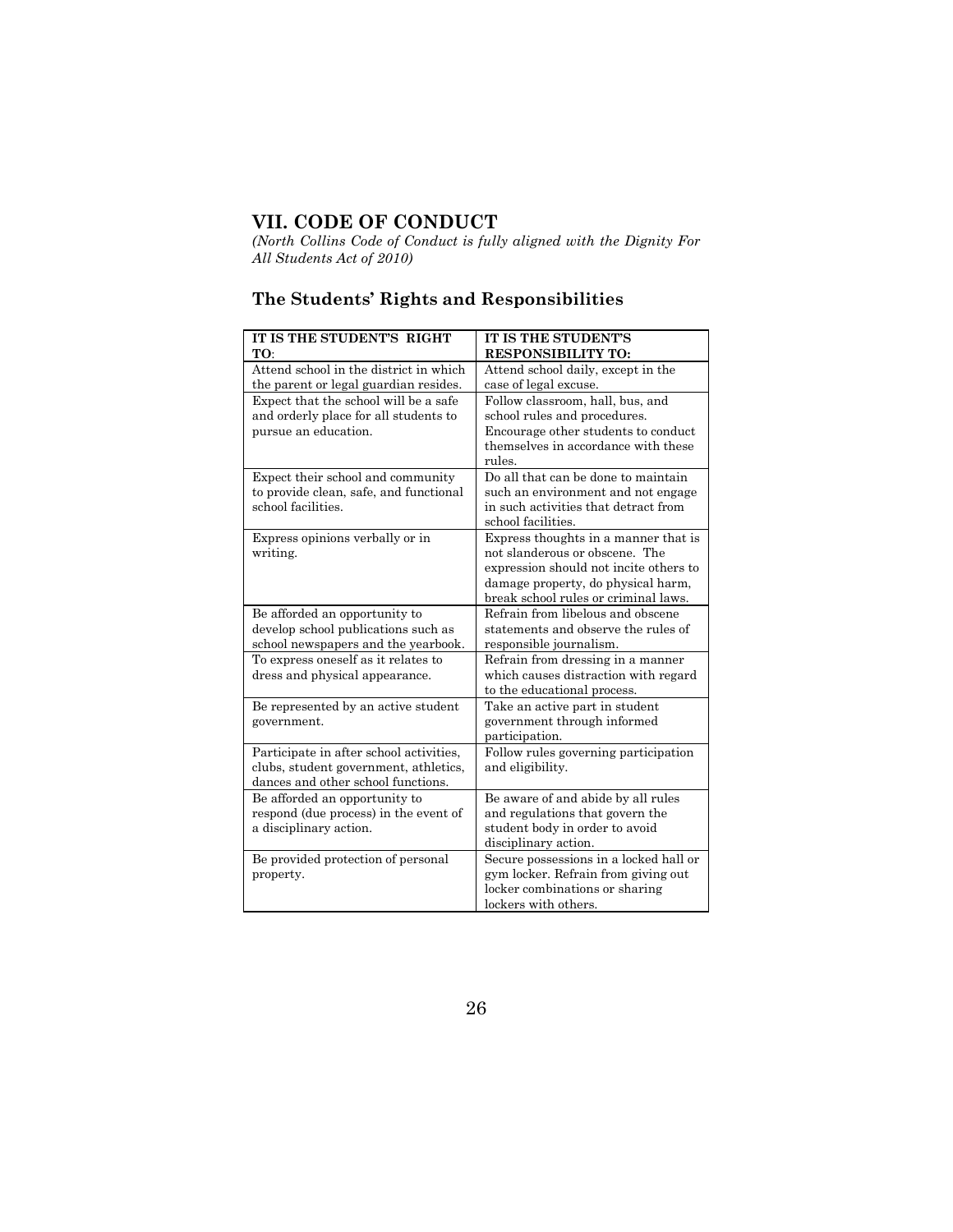This code of conduct is an expression of the behavior patterns that are expected of students at North Collins High School. We believe that by accepting and fulfilling appropriate responsibilities, students will value the resulting privileges. This code of conduct is meant to be preventative in nature. In the event of unacceptable behavior, students will be required to accept penalties, or loss of privileges. We will maintain contact with parents and guardians to ensure that the policies and consequences of the code are understood and successfully implemented**.**

The common core of our instruction teaches civility, citizenship, and character education by expanding the concepts of tolerance, respect for others, and dignity to include: an awareness and sensitivity in the relations of people, including but not limited to, of different races, weights, national origins, ethnic groups, religions, religious practices, mental or physical abilities, sexual orientation, gender identity or expression, and sexes.

Our North Collins Central School Discipline Code is comprised of the following major actions, which may be taken by administrators for those who violate school regulations: after-school detention, ISD, loss of privileges, OSS at an alternative educational site, or in extreme situations out of school suspension at home.

The disciplinary code outlines student conduct in the major areas of a student's daily life at school. As a guideline, the code may not cover every situation that occurs, or every degree of behavior, or every variation in every given disciplinary encounter. It is noted that any behavior that is illegal, which interferes with the learning of others, or that compromises the safety of any member of the school community is considered a violation of the code, whether or not mentioned in the code.

This code shall apply to all school settings and functions during, before, and after the normal school day, including classrooms, hallways, lavatories, cafeterias, parking lots, school buses, and school-sponsored athletic events, field trips, and social activities, as well as any digital communication and social media sites.

Any inappropriate electronic communications which compromise students' ability to learn or meet high academic standards, or compromise the school's ability to educate students, will be subject to disciplinary action, whether the incident occurred on school property or not.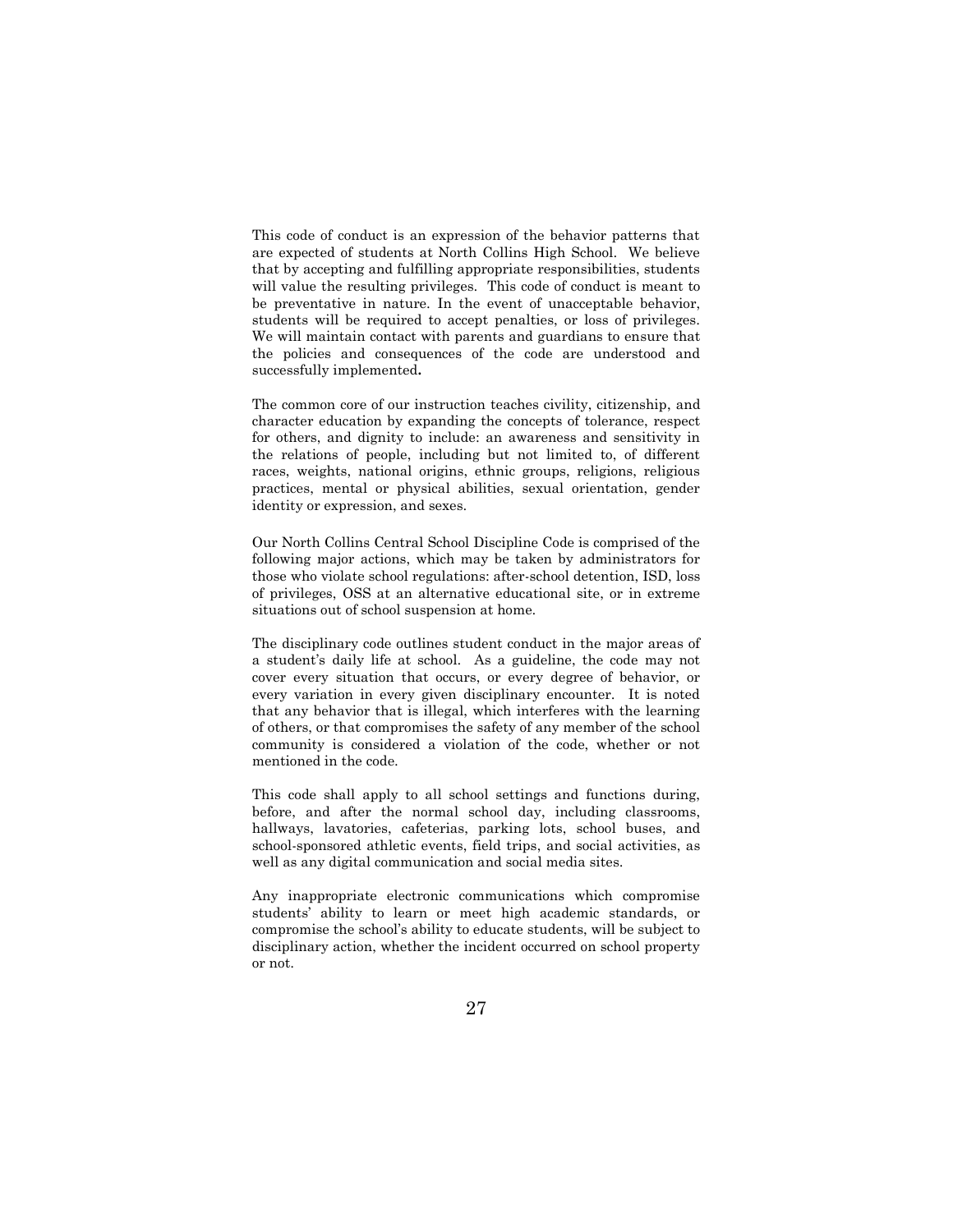Depending on the nature of the violation, student discipline would be progressive in nature, i.e., a student's first violation may merit a lighter penalty than subsequent violations, except in those cases where a "zero tolerance" policy has been established, or where a specific consequence has been indicated.

Range of disciplinary actions is not listed in any order of progression. Some specific types of misconduct may warrant specific, automatic disciplinary actions.

LEVEL I

- ❖ ACADEMIC MISCONDUCT
	- ➢ Type of Misconduct
		- Cheating:
			- o Plagiarism
			- o Forgery
			- o Copying
			- o Sending or receiving electronic information
			- Violation of acceptable use policy
		- **Truancy**
		- Tardiness to school
		- Tardiness to class
		- Illegal absences from class
		- Leaving the building without permission
		- Skipping detention
		- In the hall without a pass

#### **Range of Appropriate Disciplinary Actions (may include one or more of the following):**

- conference with student
- conference with parent
- appropriate academic penalty
- withdrawal of technology use privileges
- detention
- in-school detention
- suspension
- referral to National Honor Society for consideration

LEVEL II

#### ❖ DISRUPTIVE BEHAVIOR

- ➢ Type of Misconduct
	- Property theft or damage
	- Use of violent or profane language
	- Bus misconduct
	- Violation of driving and parking regulations
	- Lying to school personnel
	- Inappropriate behavior in the cafeteria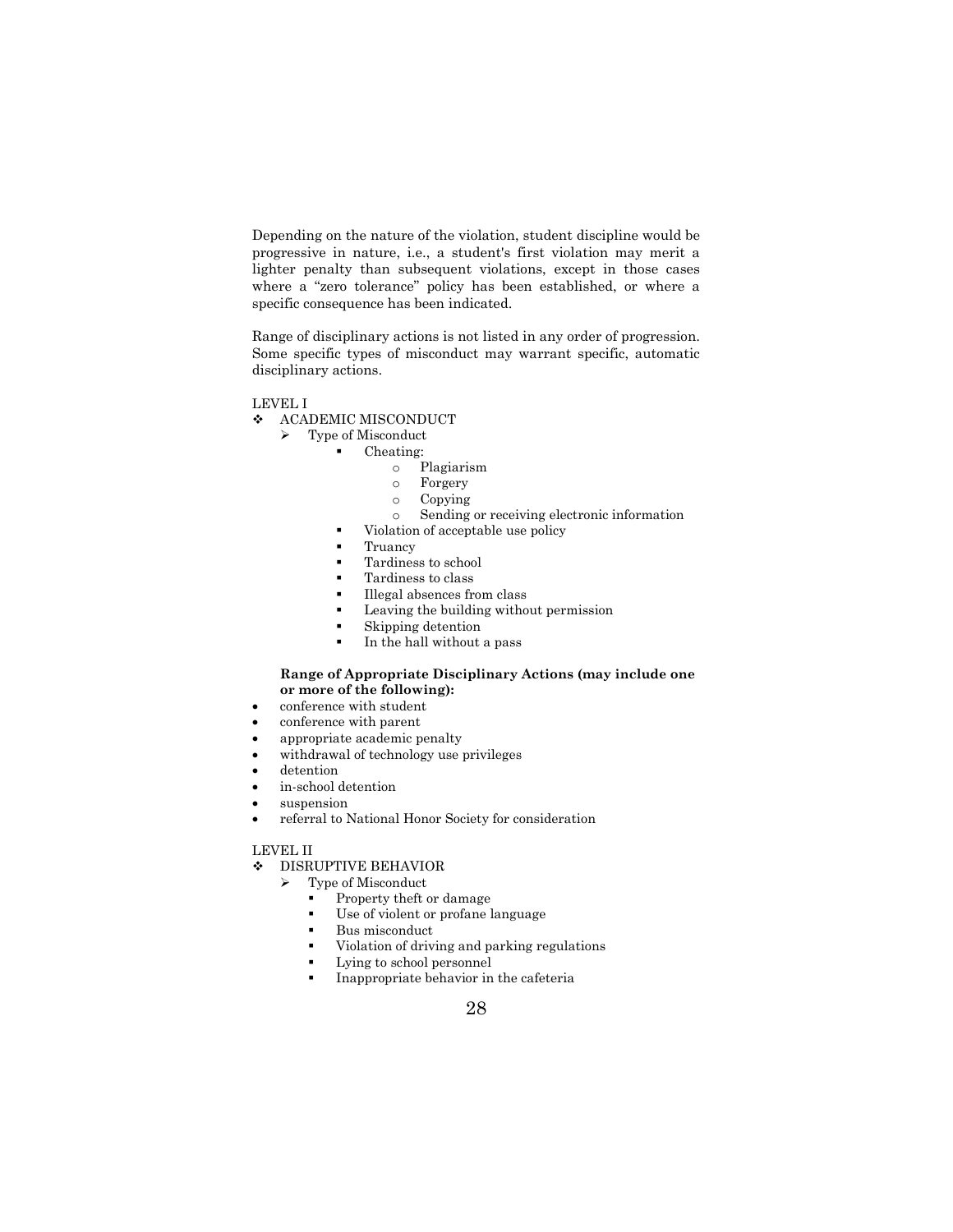- Overt display of affection
- Student dress that is disruptive, obscene, suggestive, or promotes the use of tobacco, alcohol, or drugs
- Cell phone visible, heard, or in use during class time
- Creating disturbances or hazardous conditions
- Interfering with the rights of others
- Any willful act that disrupts the normal operation of the school
- Littering
- Gambling
- Insubordination/Refusing the reasonable request of a staff member

#### **Range of Appropriate Disciplinary Actions (may include one or more of the following):**

- conference with student
- conference with parent
- detention
- remuneration
- in-school detention
- Out of school suspension at an alternate educational placement
- suspension
- cell phone will be confiscated by staff and held in the office for
- parent pick-up
- revocation of parking privilege

### LEVEL III

- ❖ ENDANGERMENT (A)
	- ➢ Type of Misconduct
		- Smoking/use of/possession of/sharing of tobacco products, including chewing tobacco, electronic cigarettes, or vapes, on school grounds, or at a school sponsored event
		- **Harassment**
		- Stealing
		- Sexual harassment
		- **Hazing**
		- Bullying, including cyber-bulling
		- Posting pictures and/or video online of school personnel or students without permission

### **Range of Appropriate Disciplinary Actions (may include one or more of the following):**

- conference with student
- conference with parent
- detention
- in-school detention
- in-school detention at an alternate educational placement
- suspension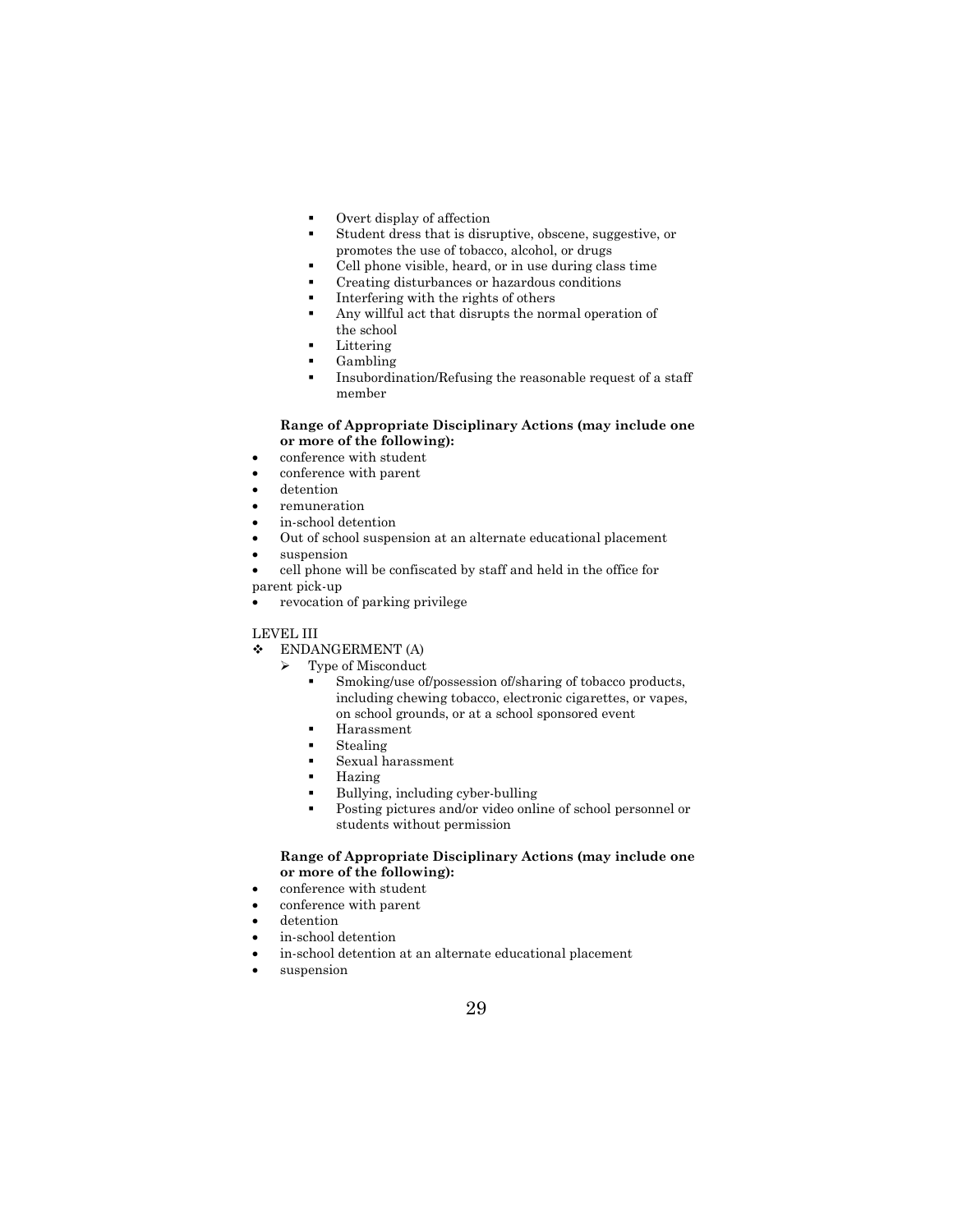### ENDANGERMENT (B)\*

- ➢ Type of Misconduct
	- Possession, display or use of firearms or other weapons
	- Possession of fireworks, incendiary devices, arson
	- Possession, use, sale, or being under the influence of drugs or alcohol
	- Displaying symptoms of substance abuse
	- Possession of drug or alcohol paraphernalia
	- Bomb threats, false alarms, etc.
	- Tampering with fire system, false 911 calls, etc.
	- **Fighting**
	- Verbally threatening an act of violence against other students and/or school personnel
	- Aggressive behavior toward school personnel
	- Aggressive behavior toward students

\*All above listed infractions carry an automatic 5-day suspension, parent conference to return, and prosecution through the legal system where applicable.

Where drugs, alcohol or violence are involved, an assessment by qualified personnel to determine extent of problem will be recommended.

- -Superintendent's hearing
- -Removal to an alternative placement

All paraphernalia or weapons will be confiscated. Drug and/or tobacco (including e-cigs) paraphernalia will never be returned.

A student will be assigned either to the alternative learning program or to out-of-school suspension for the appropriate number of days, depending on the infraction. At the discretion of the principal, the number of days at the alternative learning program may also be limited.

### **SUSPENSION**

A student may be suspended according to the rules and regulations of the Commissioner of Education of the State of New York. A student who is subject to suspension shall be informed of the reason(s) for the suspension and shall be given an opportunity to respond to the reason(s). Students may be suspended either in school or at the Alternative Suspension Site. In severe cases, a student may be suspended at home. A student who has been suspended out of school may not, during the period of suspension, trespass upon school property. All students who are suspended may not participate in or attend school functions, including co-curricular and athletic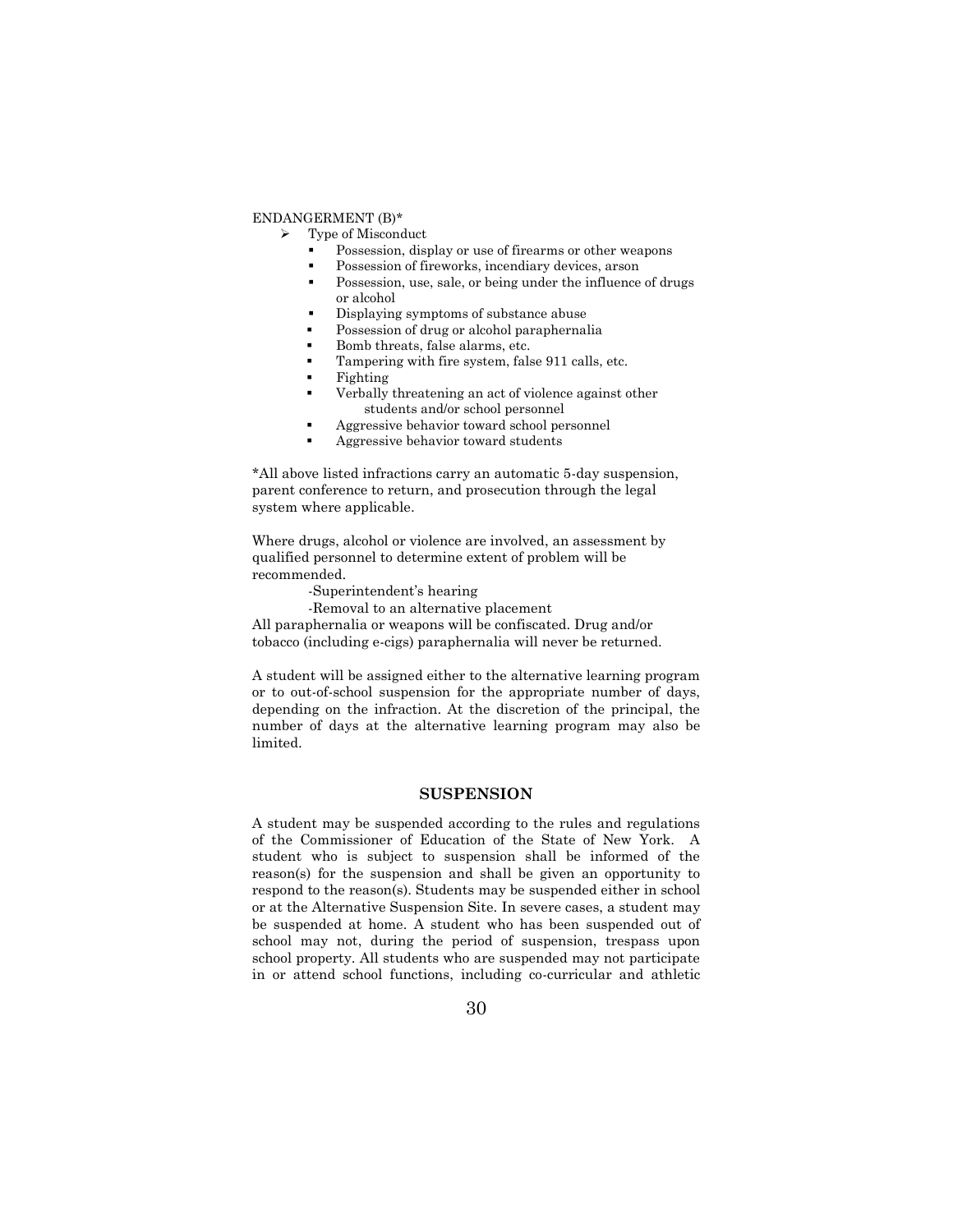activities, until they are reinstated or receive authorization in writing from the principal.

A student who has been suspended in school will be assigned to the In-school Suspension Room. During this assignment, the student will be allowed no privileges, including early release.

A student who has been suspended to the Alternative Suspension Site will be provided work while in attendance there, and will receive grades for that work. If a student is suspended to the alternative suspension site and does not attend, there will be no work or grades provided for the time spent at home. This will result in zeroes for that period of time.

Students suspended from the home school are also suspended from the BOCES occupational centers. The reverse is also true.

# **IN-SCHOOL DETENTION (ISD)**

Students who have been suspended from classes because of violations of the discipline policies stated herein may be assigned to the In-School Detention (ISD) Room for a maximum of five days. Students assigned to this room are to report promptly by the start of 1st period, prepared to begin work as first period begins. Students are to be working the entire time spent in ISD. If students do not have work, the teacher will make an assignment. Failure to comply with the teacher in charge of ISD or be gainfully employed while in ISD will result in further disciplinary action. Students will not have privileges during the time assigned to this room. There will be no early dismissal privileges while in ISD. Students are allowed lav privileges only when accompanied by a teacher. Repeated offenders will also be assigned after-school detention and will be escorted after ISD to the detention room, where they will remain until 2:59 p.m. Reassignment to the regular classroom will depend upon the student's willingness to accept responsibility outlined by the teacher/administrator. ANY STUDENT WHO EXCEEDS 10 DAYS CUMULATIVE FOR THE YEAR IN ISD COULD BE SUSPENDED OUT OF SCHOOL.

# **TOBACCO PRODUCTS/ ALCOHOL/ DRUGS**

The North Collins School District is committed to educating our students on a healthy lifestyle. The misuse of tobacco, alcohol, or other psychoactive chemicals inhibits the realization of a healthy lifestyle. Primary and secondary prevention and educational efforts are significant parts of our school policy and procedures.

The possession, use, distribution or being under the influence of tobacco, alcohol, or other "drugs" are prohibited on school premises,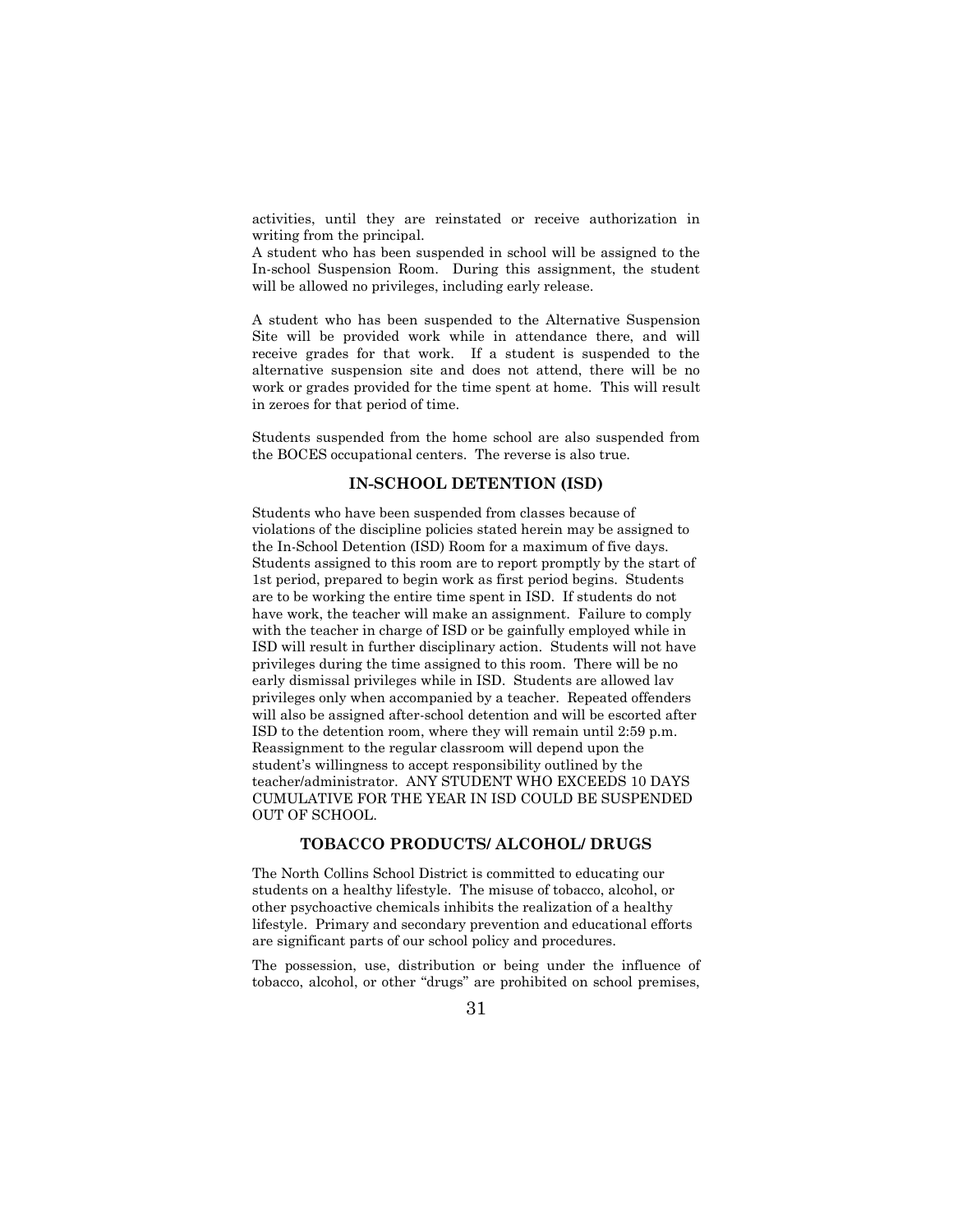at school-sponsored activities, in school-related vehicles or surrounding areas.

Consequences for violation of this policy are found on Pages 30-31 under "Endangerment (A)" and "Endangerment (B)."

Should any student, under a doctor's care, have to take prescription medication(s), the school nurse must be notified and the medication held secure in the clinic, and dispensed under the supervision of the nurse. A parental written notification must also be made.

# **LUNCH ROOM RULES AND REGULATIONS**

- 1. All students are to report to the cafeteria as individually assigned for lunch on time.
- 2. All students are to remain seated throughout the lunch period, except when trays are returned to the kitchen. No standing or walking around will be permitted.
- 3. Each student is responsible for the cleanliness of the area where he/she sits. He/she should collect all refuse and deposit it with his/her tray.
- 4. Throwing of papers, straws, food or any other materials will not be permitted.
- 5. All students are expected to go to the lavatory or get a drink either before or after lunch.
- 6. If a student defies the teacher in charge of the cafeteria lunchroom, he/she will be sent to the principal immediately. A student may be moved to lunch detention for any inappropriate behavior.
- 7. No food or drink will be removed from the cafeteria, with the exception of afternoon vocational students or any student without a scheduled lunch period with permission of the principal.

# **SCHOOL BUS CONDUCT**

- 1. Be on time; the bus must be kept on schedule. Plan to be at your assigned stop 5 minutes early.
- 2. Remain in the seat.
- 3. Be courteous to the driver and fellow students.
- 4. Do not open bus windows without permission of the driver.
- 5. Do not extend head or arms out of windows.
- 6. Do not damage or abuse bus equipment.
- 7. Obey the driver as you would a teacher.
- 8. Cross the road in front of the bus, not behind it.
- 9. Make sure the road is clear, and get the driver's signal when you must cross the road to and from the bus.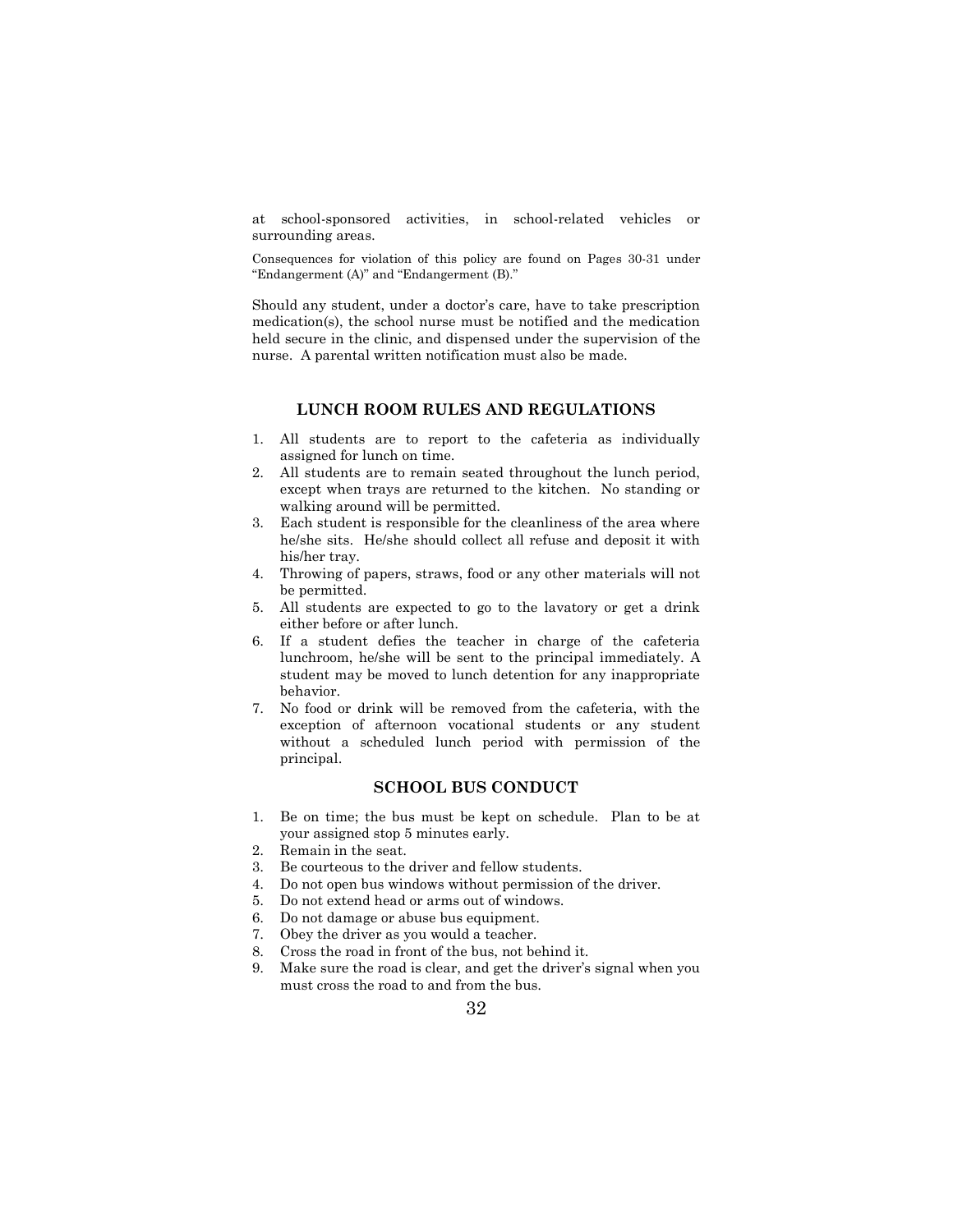10. When crossing the street or highway, look both to the right and left; walk, do not run.

#### **SCHOOL EMAIL**

All North Collins students have access to a school email account. You may communicate with both teachers and students through this email account. You may also submit electronic assignments to teachers as attachments. Students are expected to use this educational tool in a professional manner using proper grammar and complete sentences.

# **VIII. ATTENDANCE**

# **ATTENDANCE POLICY**

The educational program offered by North Collins Central Schools is predicated upon the presence of the pupil and requires continuity of instruction and classroom participation. The regular contact of pupils with one another in the classroom and their participation in a well-planned instructional activity under the tutelage of a competent teacher are vital to this purpose. Therefore, the Board of Education urges all parents/guardians and students to make every effort to enjoy the fullest benefits from the educational program.

- A. Excused and Unexcused Absences: A student who is absent from school must provide a valid written explanation or a phone call from a parent or guardian must be made to the attendance office including the date and a specific reason for the absence when he/she returns. A student who is absent for an appointment is encouraged to be in attendance for as much of the day as possible.
	- a. The Board of Education recognizes absences from school for the following reasons as **EXCUSED**:
		- (1) Student illness
		- (2) Serious illness or death in the family
		- (3) Medical or dental appointments
		- (4) Pre-approved educational trips, conferences, lessons, labs, tests, and assessments
		- (5) Impassible roads or extreme weather conditions
		- (6) Late bus
		- (7) Approved religious observances
		- (8) Quarantine
		- (9) Required court appearances
		- (10) Incarceration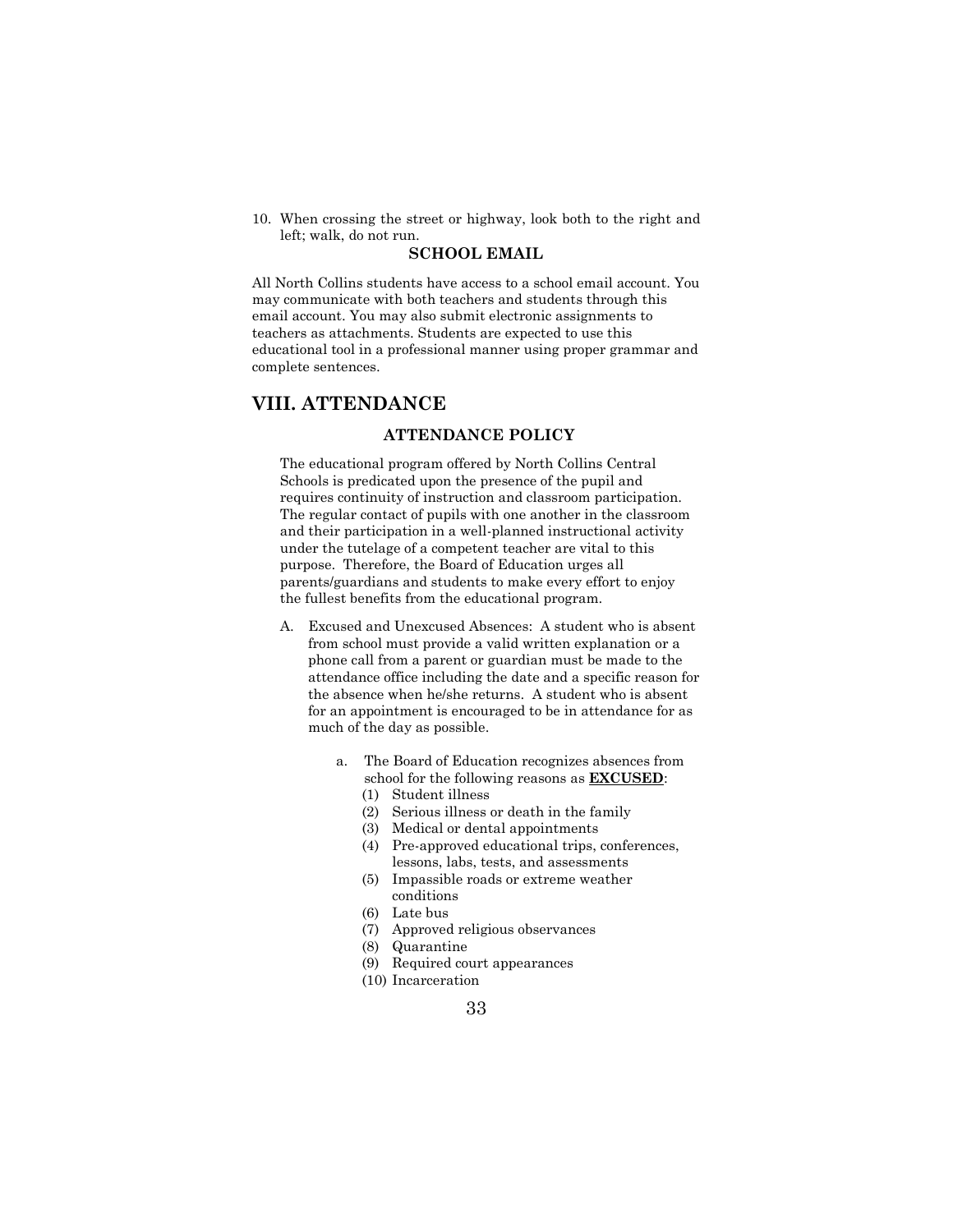(11) Scheduled counselor or administrator appointment

- (12) Pre-approved college visits
- (13) Pre-approved family vacation
- (14) Appointment for road test
- (15) Military obligations
- (16) Out-of-School Suspensions
- (17) Emergency situations as approved by the building principal or Superintendent
- b. The Board of Education recognizes absences from school for the following reasons as **UNEXCUSED:**
	- (1) Visiting
	- (2) Non-pre-approved trips, vacations, and conferences
	- (3) Employment
	- (4) Obtaining a learner's permit
	- (5) Overslept
	- (6) Missed bus
	- (7) Shopping
	- (8) Babysitting
	- (9) Hunting/fishing
	- (10) "Skip Day"
	- (11) Truancy (absence from school without knowledge or permission of a parent/guardian)
	- (12) Car trouble
- B. Course Credit: The North Collins Board of Education requires that students attend all scheduled classes every day.
	- a. All **EXCUSED** class absences must be made up as directed by the classroom teacher. In addition to the excused absences listed, an absence authorized by an administrator will be considered excused. Twenty (20) minutes or more missed from any class (either through tardiness or early dismissal) will count as an absence. Students assigned to a designated academic center for in-school suspension or out-of-school suspension will not be considered to be absent from class.
		- (1) Students absent from class have the obligation to contact their teachers within five school days of their return to class concerning the make-up work. Failure to contact the teacher will result in a "zero" grade being assigned to the work missed and retention of the absence.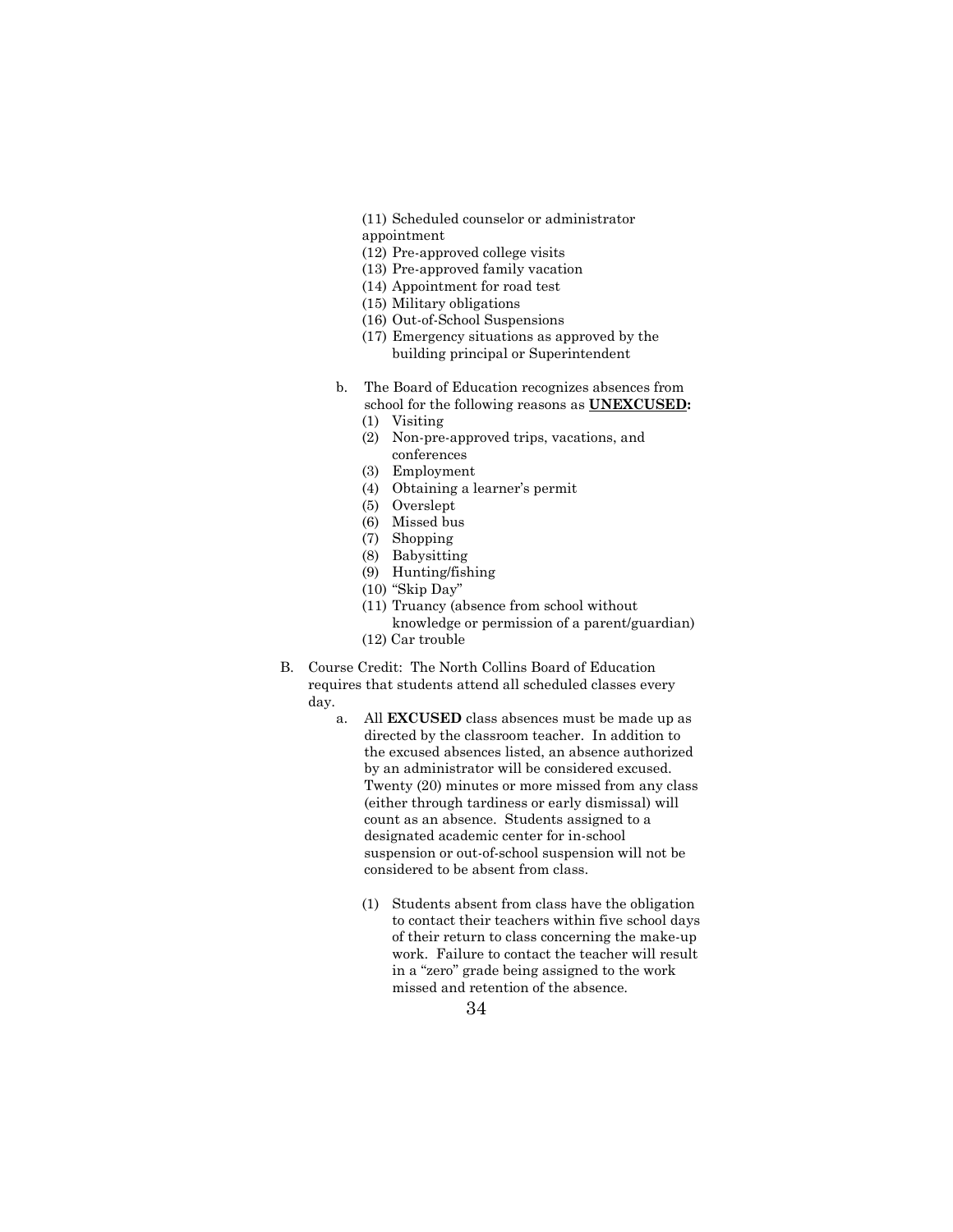- (2) Teachers will require that the make-up consist of class work and/or other instructional practices.
- (3) After-school instructional sessions take precedence over extracurricular and non-school activities.
- (4) Failure to meet reasonable deadlines established by the teacher will result in a "zero" grade being given to work missed. Although teachers will consider extenuating circumstances, completed make-up work will normally be required within one week of the student's return to class.
- b. Class absences as a result of unexcused absences from class as defined in Section A(b) of this policy may not be made up. Class absences other than those noted in subsection (a) above may not be made up.
- C. Disciplinary Procedure:

Students will have **three (3) school days**, beginning with the subsequent return date from school, to submit written documentation to verify all absences (excused and unexcused).

Disciplinary measures will be taken to discourage truancy, according to the following responses to unexcused absence:

| 5 Unexcused Absences:              | 4 PM Detention |
|------------------------------------|----------------|
| 8 Unexcused Absences:              | 4 PM Detention |
| Each Subsequent Unexcused Absence: | 4 PM Detention |

Denial of Credit Procedure:

The teacher will submit the appropriate warning level Form to the principal's office. The principal will meet with the student and the school will send written communication to the parent/guardian informing them of the absences and reminding them of the policy and potential consequences. The following chart is a list of each notification level.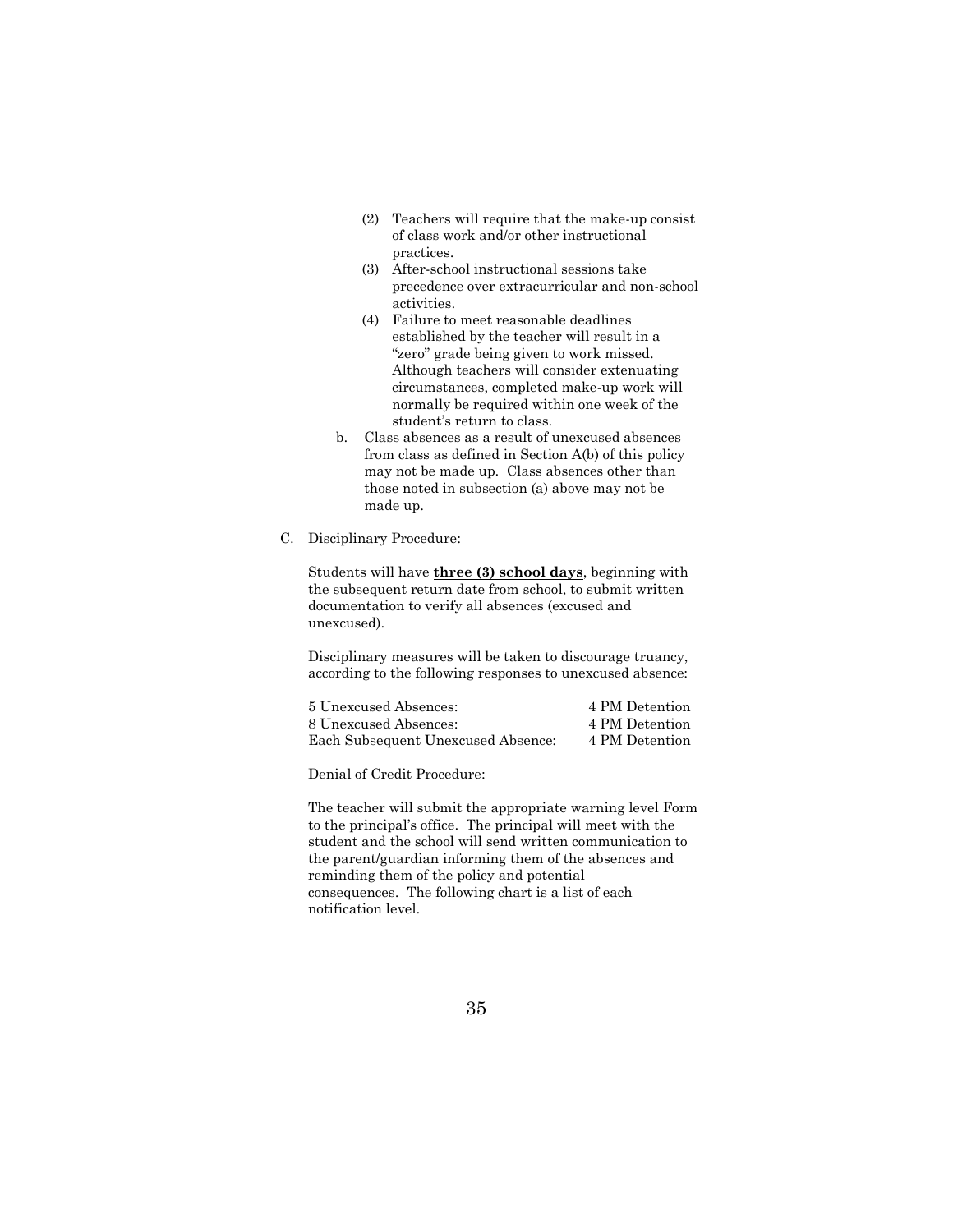|              | Full-year | 20-week | $10$ -week |
|--------------|-----------|---------|------------|
|              | course    | course  | course     |
| Level I      | 10        |         |            |
| Notification |           | 5       |            |
| Level II     | 14        |         | 5          |
| Notification |           |         |            |
| Level III    |           |         |            |
| Notification | 18        | 9       |            |
| Final        |           |         |            |
| Notification | 20        | 10      |            |
| Credit       |           |         |            |
| Withheld     |           |         |            |

**Final Notification** - When a student has accumulated twenty (20) retained absences in a full-year course, ten (10) retained absences in a one-semester course, or seven (7) retained absences in a 10-week course, which have not been made up, the teacher will submit an Attendance Form to the principal's office. The principal will meet with the student and schedule the student for a meeting with the Attendance Committee. The school will send written communication to the parent/guardian encouraging their attendance at this meeting. Student attendance is required. At the meeting, the process will be reviewed to assure that due process has been observed. The Committee will render a decision regarding removal from course, denial of course credit and/or other appropriate measures to address the pattern of absence. This decision will be documented in a letter to the parent/guardian.

Home Instruction - A District-approved tutor may be assigned to provide at-home instruction for a long-term illness. Absences during a period of home instruction will not be counted in the application of this policy.

D. The building principal reserves the right to assign appropriate consequences for unexcused tardiness and/or absence.

#### **FIELD TRIPS**

Unless a student has an excused absence, they will be expected to attend academic field trips with their class.